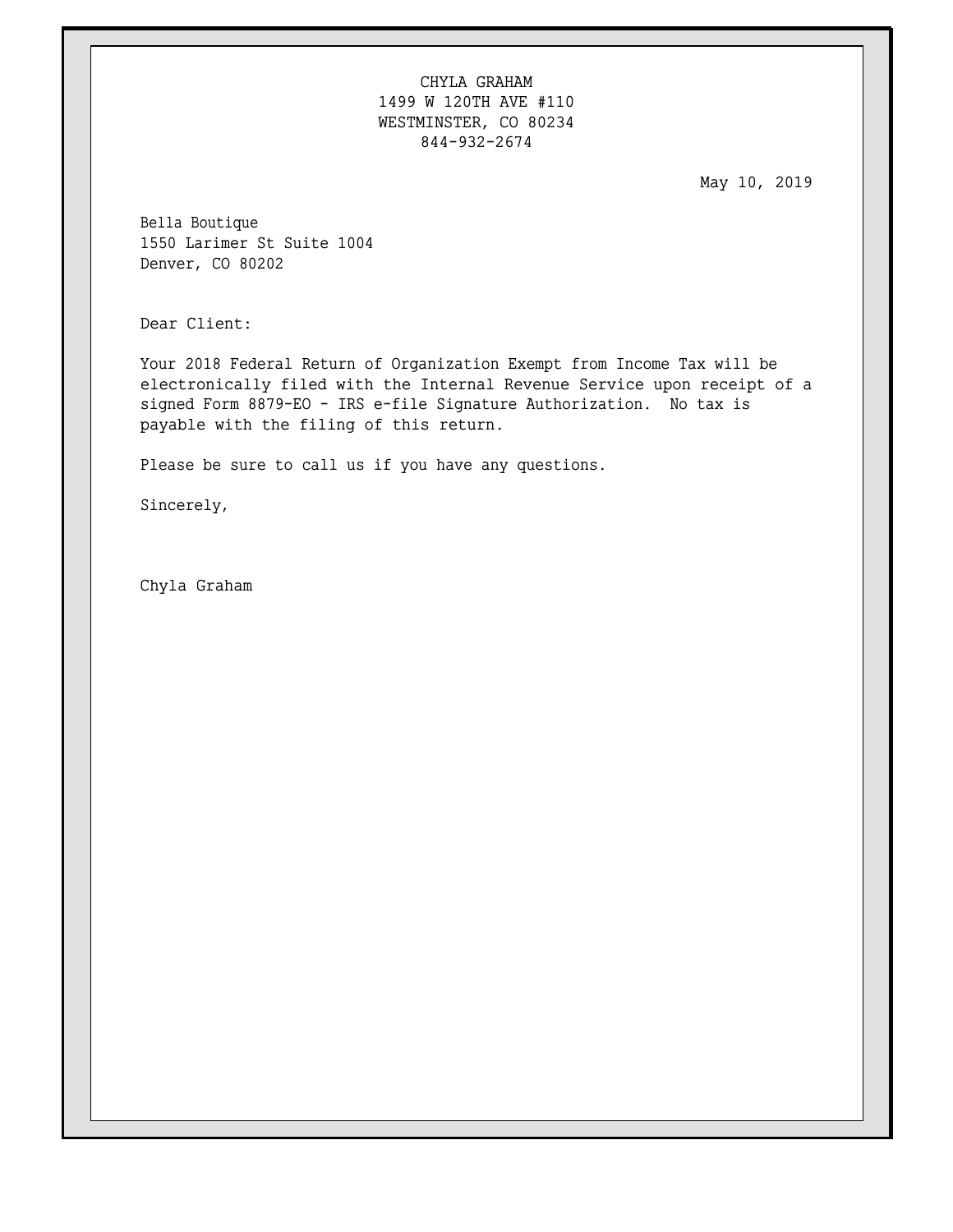| 2018                       | <b>Federal Exempt Organization Tax Summary (EZ)</b>                                                                                                   |                                  |                            |                                 |  |
|----------------------------|-------------------------------------------------------------------------------------------------------------------------------------------------------|----------------------------------|----------------------------|---------------------------------|--|
|                            | <b>Bella Boutique</b>                                                                                                                                 |                                  |                            | 46-3281873                      |  |
|                            |                                                                                                                                                       | 2018                             | 2017                       | <b>Diff</b>                     |  |
| <b>FORM 990-EZ REVENUE</b> | Contributions, gifts, and grants                                                                                                                      | 90,764                           | 56,025                     | 34,739                          |  |
|                            | Net income (loss) - special events                                                                                                                    | 1<br>1,022<br>1,000              | U<br>0                     | -1<br>1,022<br>1,000            |  |
|                            |                                                                                                                                                       | 92,787                           | 56,025                     | 36,762                          |  |
| <b>EXPENSES</b>            | Professional fees/pymt to contractors<br>Occupancy/rent/utilities/maintenance<br>Printing, publications, and postage                                  | 1,188<br>12,814<br>272<br>76,596 | 0<br>9,843<br>95<br>39,463 | 1,188<br>2,971<br>177<br>37,133 |  |
|                            |                                                                                                                                                       | 90,870                           | 49,401                     | 41,469                          |  |
|                            | <b>NET ASSETS OR FUND BALANCES</b><br>Excess or (deficit) for the year<br>Net assets/fund bal. at beg. of year<br>Net assets/fund bal. at end of year | 1,917<br>13,892<br>15,809        | 6,624<br>7,268<br>13,892   | $-4,707$<br>6,624<br>1,917      |  |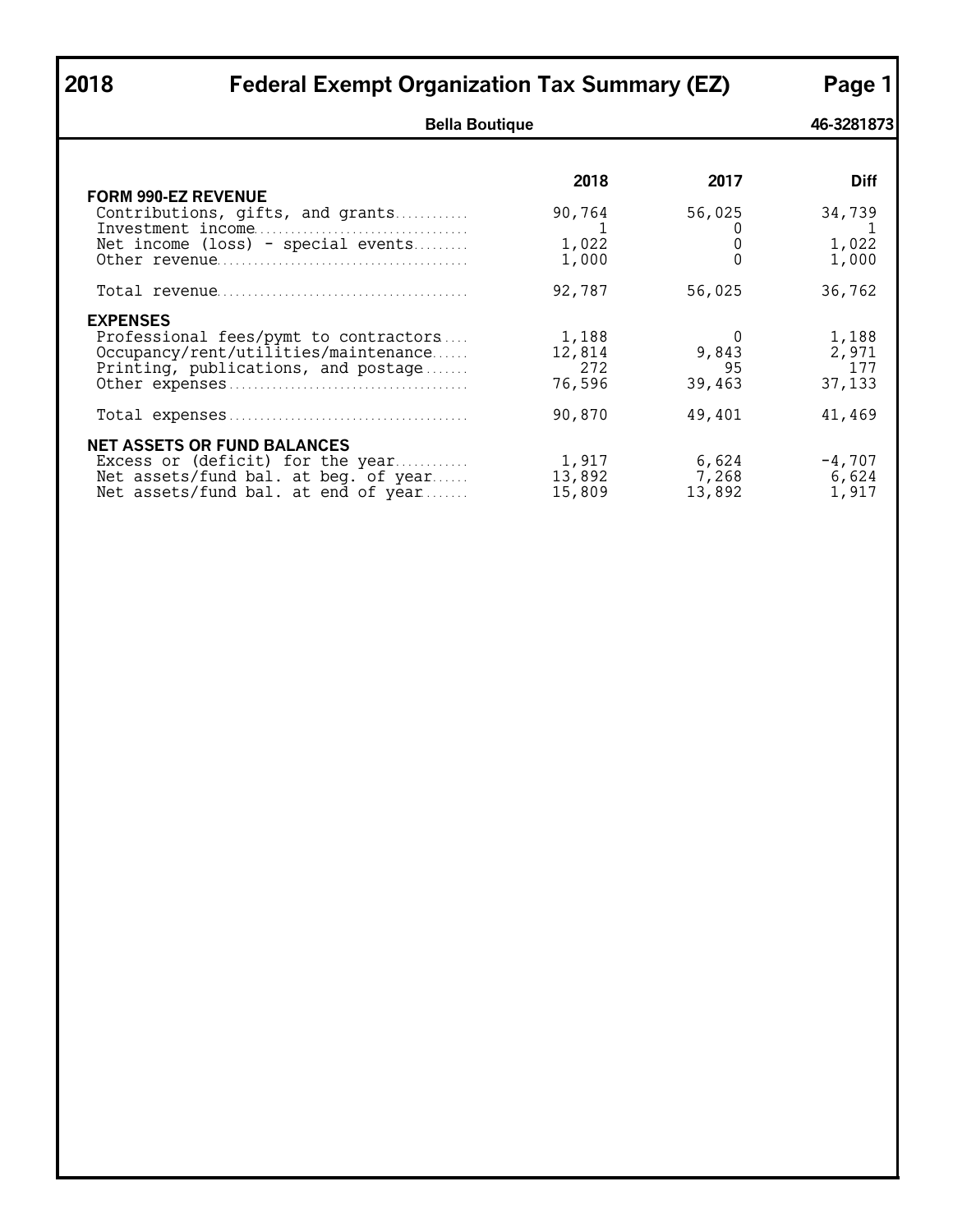| Form 8879-EO                                                             | <b>IRS e-file Signature Authorization</b><br>for an Exempt Organization                                                                                                                                                                                                                                                                                                                                                                                                                                                  |      | OMB No. 1545-1878 |                                       |
|--------------------------------------------------------------------------|--------------------------------------------------------------------------------------------------------------------------------------------------------------------------------------------------------------------------------------------------------------------------------------------------------------------------------------------------------------------------------------------------------------------------------------------------------------------------------------------------------------------------|------|-------------------|---------------------------------------|
|                                                                          | For calendar year 2018, or fiscal year beginning<br>, 2018, and ending                                                                                                                                                                                                                                                                                                                                                                                                                                                   | , 20 |                   |                                       |
| Department of the Treasury<br>Internal Revenue Service                   | ► Do not send to the IRS. Keep for your records.<br>► Go to www.irs.gov/Form8879EO for the latest information.                                                                                                                                                                                                                                                                                                                                                                                                           |      |                   | 2018                                  |
| Name of exempt organization                                              |                                                                                                                                                                                                                                                                                                                                                                                                                                                                                                                          |      |                   | <b>Employer identification number</b> |
| Bella Boutique<br>Name and title of officer                              |                                                                                                                                                                                                                                                                                                                                                                                                                                                                                                                          |      | 46-3281873        |                                       |
| Karen Rogers                                                             | President                                                                                                                                                                                                                                                                                                                                                                                                                                                                                                                |      |                   |                                       |
|                                                                          | <b>Part I</b> Type of Return and Return Information (Whole Dollars Only)                                                                                                                                                                                                                                                                                                                                                                                                                                                 |      |                   |                                       |
|                                                                          | Check the box for the return for which you are using this Form 8879-EO and enter the applicable amount, if any, from the return. If you<br>check the box on line 1a, 2a, 3a, 4a, or 5a, below, and the amount on that line for the return being filed with this form was blank, then<br>leave line 1b, 2b, 3b, 4b, or 5b, whichever is applicable, blank (do not enter -0-). But, if you entered -0- on the return, then enter -0- on<br>the applicable line below. <b>Do not</b> complete more than one line in Part I. |      |                   |                                       |
| 1 a Form 990 check here $\dots \rightarrow$<br>2a Form 990-F7 check here | <b>b Total revenue, if any (Form 990, Part VIII, column (A), line 12)</b><br>$ v $ h Total rovenue if any (Form 990 F7 line 9)                                                                                                                                                                                                                                                                                                                                                                                           |      | 1b<br>つん          | 70<br>ດລ                              |

| 2a Form 990-EZ check here $\dots \rightarrow [X]$ <b>b</b> Total revenue, if any (Form 990-EZ, line 9). $\dots \dots \dots \dots \dots \dots$ 2b | 92,787. |
|--------------------------------------------------------------------------------------------------------------------------------------------------|---------|
|                                                                                                                                                  |         |
| 4b Form 990-PF check here $\Box$ <b>b</b> Tax based on investment income (Form 990-PF, Part VI, line 5) 4b                                       |         |
| 5 a Form 8868 check here $\ldots$ D Balance Due (Form 8868, line 3c) $\ldots$ $\ldots$ $\ldots$ $\ldots$ $\ldots$ $\ldots$ 5 b                   |         |

### **Part II Declaration and Signature Authorization of Officer**

Under penalties of perjury, I declare that I am an officer of the above organization and that I have examined a copy of the organization's 2018<br>electronic return and accompanying schedules and statements and to the best of l further declare that the amount in Part I above is the amount shown on the copy of the organization's electronic return. I consent to allow my<br>intermediate service provider, transmitter, or electronic return originator ( the IRS **(a)** an acknowledgement of receipt or reason for rejection of the transmission, **(b)** the reason for any delay in processing the return or refund, and (c) the date of any refund. If applicable, I authorize the U.S. Treasury and its designated Financial Agent to initiate an electronic<br>funds withdrawal (direct debit) entry to the financial institution account i organization's federal taxes owed on this return, and the financial institution to debit the entry to this account. To revoke a payment, I must contact the U.S. Treasury Financial Agent at 1-888-353-4537 no later than 2 business days prior to the payment (settlement) date. I also<br>authorize the financial institutions involved in the processing of the electronic pay answer inquiries and resolve issues related to the payment. I have selected a personal identification number (PIN) as my signature for the organization's electronic return and, if applicable, the organization's consent to electronic funds withdrawal.

### **Officer's PIN: check one box only**

| authorize<br>X                                                                                                                                                                                                                                                                                                                                                 |  | Chyla Graham                                                                                                                                                                                                                                                                                                                                                                     | to enter my PIN            | 25463                                             | as my signature        |  |  |  |
|----------------------------------------------------------------------------------------------------------------------------------------------------------------------------------------------------------------------------------------------------------------------------------------------------------------------------------------------------------------|--|----------------------------------------------------------------------------------------------------------------------------------------------------------------------------------------------------------------------------------------------------------------------------------------------------------------------------------------------------------------------------------|----------------------------|---------------------------------------------------|------------------------|--|--|--|
|                                                                                                                                                                                                                                                                                                                                                                |  | <b>ERO</b> firm name                                                                                                                                                                                                                                                                                                                                                             |                            | Enter five numbers, but<br>do not enter all zeros |                        |  |  |  |
|                                                                                                                                                                                                                                                                                                                                                                |  | on the organization's tax year 2018 electronically filed return. If I have indicated within this return that a copy of the return is being filed with<br>a state agency(ies) regulating charities as part of the IRS Fed/State program, I also authorize the aforementioned ERO to enter my PIN on<br>the return's disclosure consent screen.                                    |                            |                                                   |                        |  |  |  |
|                                                                                                                                                                                                                                                                                                                                                                |  | As an officer of the organization, I will enter my PIN as my signature on the organization's tax year 2018 electronically filed return. If I have<br>indicated within this return that a copy of the return is being filed with a state agency(ies) regulating charities as part of the IRS Fed/State<br>program, I will enter my PIN on the return's disclosure consent screen. |                            |                                                   |                        |  |  |  |
| Officer's signature $\blacktriangleright$                                                                                                                                                                                                                                                                                                                      |  |                                                                                                                                                                                                                                                                                                                                                                                  | Date $\blacktriangleright$ |                                                   |                        |  |  |  |
|                                                                                                                                                                                                                                                                                                                                                                |  | <b>Part III Certification and Authentication</b>                                                                                                                                                                                                                                                                                                                                 |                            |                                                   |                        |  |  |  |
|                                                                                                                                                                                                                                                                                                                                                                |  | <b>ERO's EFIN/PIN.</b> Enter your six-digit electronic filing identification                                                                                                                                                                                                                                                                                                     |                            |                                                   |                        |  |  |  |
|                                                                                                                                                                                                                                                                                                                                                                |  |                                                                                                                                                                                                                                                                                                                                                                                  |                            |                                                   | 84519180238            |  |  |  |
|                                                                                                                                                                                                                                                                                                                                                                |  |                                                                                                                                                                                                                                                                                                                                                                                  |                            |                                                   | Do not enter all zeros |  |  |  |
| I certify that the above numeric entry is my PIN, which is my signature on the 2018 electronically filed return for the organization indicated<br>above. I confirm that I am submitting this return in accordance with the requirements of <b>Pub. 4163</b> , Modernized e-File (MeF) Information for<br>Authorized IRS e-file Providers for Business Returns. |  |                                                                                                                                                                                                                                                                                                                                                                                  |                            |                                                   |                        |  |  |  |
| ERO's signature                                                                                                                                                                                                                                                                                                                                                |  | Chyla Graham                                                                                                                                                                                                                                                                                                                                                                     | Date $\blacktriangleright$ |                                                   |                        |  |  |  |
| <b>ERO Must Retain This Form - See Instructions</b><br>Do Not Submit This Form to the IRS Unless Requested To Do So                                                                                                                                                                                                                                            |  |                                                                                                                                                                                                                                                                                                                                                                                  |                            |                                                   |                        |  |  |  |

**BAA For Paperwork Reduction Act Notice, see instructions.** Form **8879-EO** (2018)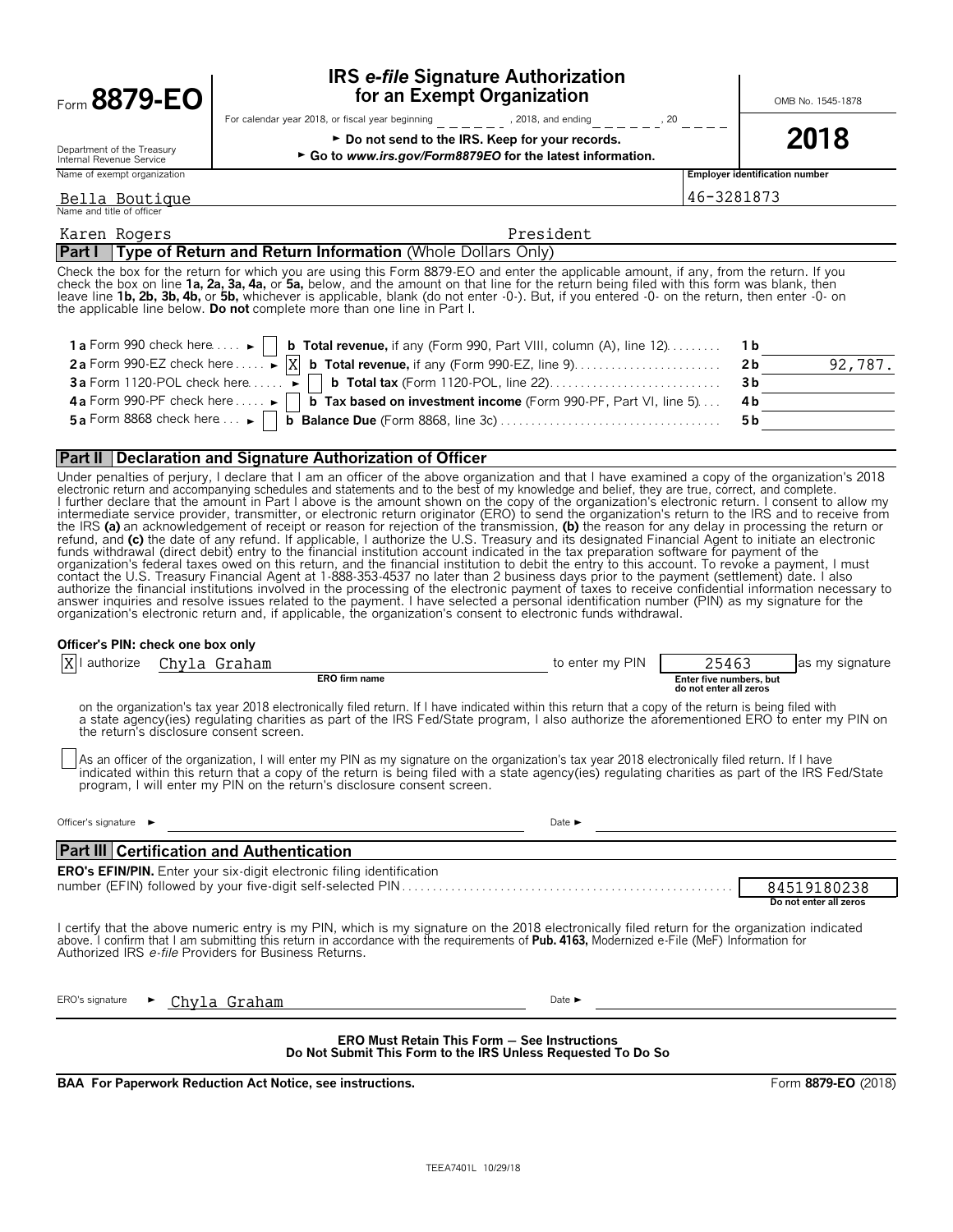| Form $990 - h$ |  |
|----------------|--|
|                |  |

 $\overline{a}$ 

# **Short Form**<br> **Return of Organization Exempt From Income Tax**<br>
Under section 501(c), 527, or 4947(a)(1) of the Internal Revenue Code<br> **2018**

Form **990-EZ Under section 501(c), 527, or 4947(a)(1) of the Internal Revenue Code (except private foundations) 2018**

► Do not enter social security numbers on this form as it may be made public.

**Open to Public** Department of the Treasury <sup>G</sup>**Go to** *www.irs.gov/Form990EZ* **for instructions and the latest information***.* Internal Revenue Service **Inspection**

| А                 |                | For the 2018 calendar year, or tax year beginning<br>, 2018, and ending                                                                                                                                          |                                                                         |
|-------------------|----------------|------------------------------------------------------------------------------------------------------------------------------------------------------------------------------------------------------------------|-------------------------------------------------------------------------|
| в                 |                | $\overline{\mathbf{c}}$<br>Check if applicable:<br>D                                                                                                                                                             | <b>Employer identification number</b>                                   |
|                   |                | Address change                                                                                                                                                                                                   |                                                                         |
|                   |                | Bella Boutique<br>Name change                                                                                                                                                                                    | 46-3281873                                                              |
|                   | Initial return | 1550 Larimer St #1004<br>Denver, CO 80202                                                                                                                                                                        | E Telephone number                                                      |
|                   |                | Final return/terminated                                                                                                                                                                                          |                                                                         |
|                   |                | Amended return                                                                                                                                                                                                   | <b>Group Exemption</b>                                                  |
|                   |                | Application pending                                                                                                                                                                                              | Number                                                                  |
| G                 |                | <b>X</b> Cash<br>Accounting Method:<br>$\overline{\phantom{a}}$ Accrual Other (specify) $\blacktriangleright$                                                                                                    | H Check $\triangleright \overline{X}$ if the organization is <b>not</b> |
|                   |                | Website: Www.bellaboutiquedenver.org                                                                                                                                                                             | required to attach Schedule B                                           |
| J                 |                | $X \frac{501(c)(3)}{2}$<br>527<br>4947(a)(1) or<br>Tax-exempt status (check only one) $-$<br>$501(c)$ (<br>$\sqrt{\frac{1}{1}}$ (insert no.)                                                                     | (Form 990, 990-EZ, or 990-PF).                                          |
|                   |                | $\overline{X}$ Corporation<br>Trust<br>Other<br>Association<br>K Form of organization:                                                                                                                           |                                                                         |
| L                 |                | Add lines 5b, 6c, and 7b to line 9 to determine gross receipts. If gross receipts are \$200,000 or more, or if total<br>assets (Part II, column (B)) are \$500,000 or more, file Form 990 instead of Form 990-EZ | $\blacktriangleright$ \$<br>93,327.                                     |
|                   | Part I         | Revenue, Expenses, and Changes in Net Assets or Fund Balances (see the instructions for Part I)                                                                                                                  |                                                                         |
|                   |                |                                                                                                                                                                                                                  |                                                                         |
|                   | 1              |                                                                                                                                                                                                                  | $\mathbf{1}$<br>90,764.                                                 |
|                   | 2              |                                                                                                                                                                                                                  | $\overline{2}$                                                          |
|                   | 3              |                                                                                                                                                                                                                  | 3                                                                       |
|                   | 4              |                                                                                                                                                                                                                  | 4<br>1.                                                                 |
|                   |                | 5a Gross amount from sale of assets other than inventory<br>a                                                                                                                                                    |                                                                         |
|                   |                | 5 <sub>b</sub>                                                                                                                                                                                                   |                                                                         |
|                   |                | c Gain or (loss) from sale of assets other than inventory (Subtract line 5b from line 5a)                                                                                                                        | 5с                                                                      |
|                   | 6              | Gaming and fundraising events:                                                                                                                                                                                   |                                                                         |
|                   |                | a Gross income from gaming (attach Schedule G if greater than \$15,000)<br>6al                                                                                                                                   |                                                                         |
|                   |                | <b>b</b> Gross income from fundraising events (not including $\hat{\boldsymbol{\varsigma}}$<br>of contributions                                                                                                  |                                                                         |
| Revenue           |                | from fundraising events reported on line 1) (attach Schedule G if the sum<br>of such gross income and contributions exceeds \$15,000)<br>6 <sub>b</sub><br>1,562.                                                |                                                                         |
|                   |                | 6c<br>c Less: direct expenses from gaming and fundraising events $\ldots$<br>540.                                                                                                                                |                                                                         |
|                   |                | d Net income or (loss) from gaming and fundraising events (add lines 6a and                                                                                                                                      | 6 d<br>1,022.                                                           |
|                   |                | 7a Gross sales of inventory, less returns and allowances<br>7a                                                                                                                                                   |                                                                         |
|                   |                | 7 <sub>b</sub>                                                                                                                                                                                                   |                                                                         |
|                   |                | c Gross profit or (loss) from sales of inventory (Subtract line 7b from line 7a). $\overline{\ldots}$                                                                                                            | 7 с                                                                     |
|                   | 8              |                                                                                                                                                                                                                  | 8<br>1,000.                                                             |
|                   | 9              |                                                                                                                                                                                                                  | 9<br>92,787.                                                            |
|                   | 10             |                                                                                                                                                                                                                  | 10                                                                      |
|                   | 11             |                                                                                                                                                                                                                  | 11                                                                      |
|                   | 12             |                                                                                                                                                                                                                  | 12                                                                      |
|                   | 13             |                                                                                                                                                                                                                  | 13<br>1,188.                                                            |
| Expenses          | 14             |                                                                                                                                                                                                                  | 14<br>12,814.                                                           |
|                   | 15             |                                                                                                                                                                                                                  | 15<br>272.                                                              |
|                   | 16             |                                                                                                                                                                                                                  | 16<br>76,596.                                                           |
|                   | 17             |                                                                                                                                                                                                                  | $\overline{17}$<br>90,870.                                              |
|                   | 18             |                                                                                                                                                                                                                  | 18<br>1,917.                                                            |
| <b>Net Assets</b> | 19             | Net assets or fund balances at beginning of year (from line 27, column (A)) (must agree with end-of-year                                                                                                         | 19<br>13,892.                                                           |
|                   | 20             |                                                                                                                                                                                                                  | 20                                                                      |
|                   | 21             |                                                                                                                                                                                                                  | 21<br>15,809.                                                           |
|                   |                | BAA For Paperwork Reduction Act Notice, see the separate instructions.                                                                                                                                           | Form 990-EZ (2018)                                                      |
|                   |                |                                                                                                                                                                                                                  |                                                                         |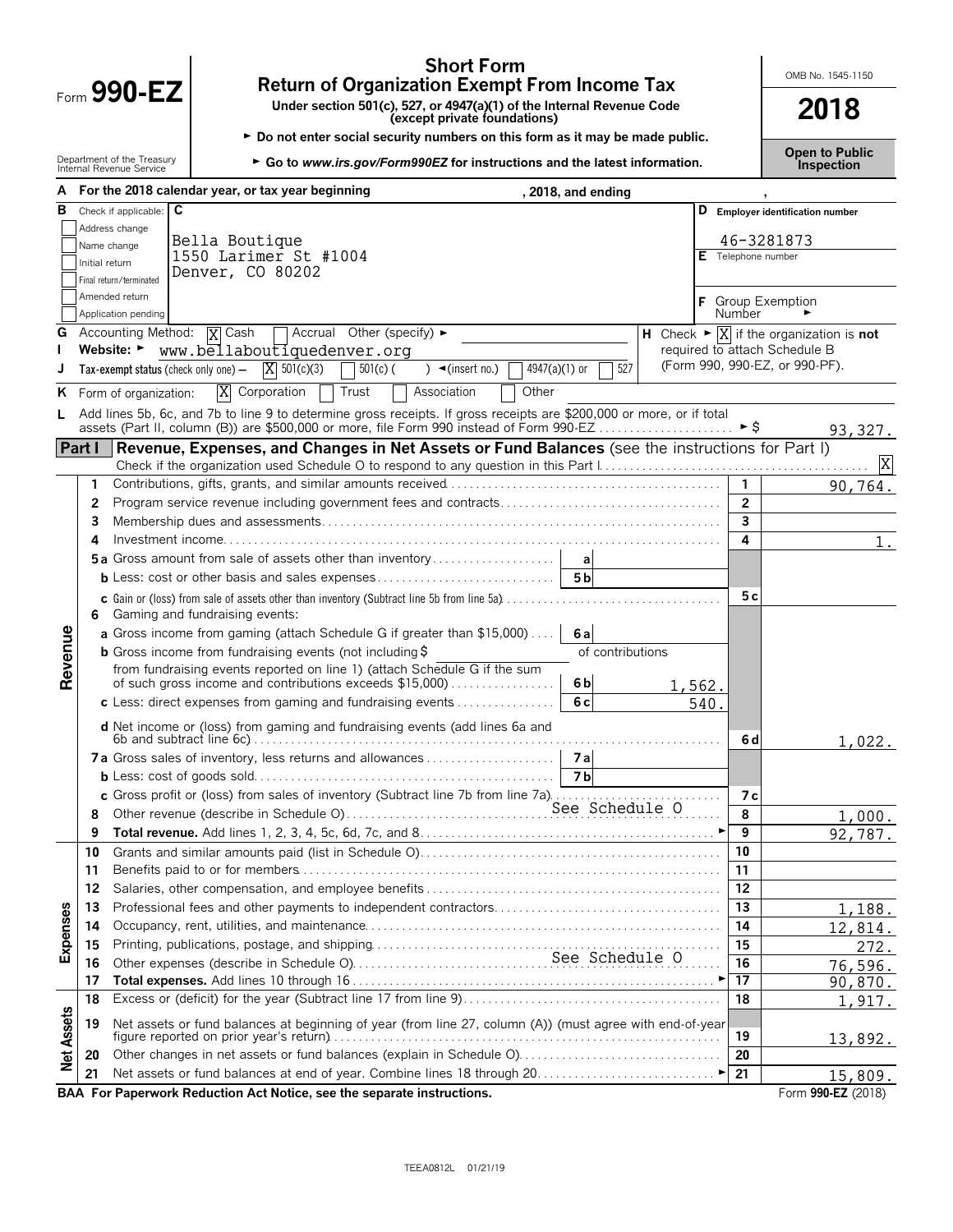|            | Form 990-EZ (2018) Bella Boutique                                                                                                                                                                                                                                                                                                                      |                                                                                  |                                                      |                                                   |                 | Page 2<br>46-3281873                                   |
|------------|--------------------------------------------------------------------------------------------------------------------------------------------------------------------------------------------------------------------------------------------------------------------------------------------------------------------------------------------------------|----------------------------------------------------------------------------------|------------------------------------------------------|---------------------------------------------------|-----------------|--------------------------------------------------------|
|            | <b>Part II</b> Balance Sheets (see the instructions for Part II)                                                                                                                                                                                                                                                                                       |                                                                                  |                                                      |                                                   |                 |                                                        |
|            |                                                                                                                                                                                                                                                                                                                                                        |                                                                                  |                                                      | (A) Beginning of year                             |                 | (B) End of year                                        |
| 22         |                                                                                                                                                                                                                                                                                                                                                        |                                                                                  |                                                      | 13,892.                                           | 22              | 15,809.                                                |
| 23         |                                                                                                                                                                                                                                                                                                                                                        |                                                                                  |                                                      |                                                   | 23              |                                                        |
| 24         |                                                                                                                                                                                                                                                                                                                                                        |                                                                                  |                                                      |                                                   | 24              |                                                        |
| 25         |                                                                                                                                                                                                                                                                                                                                                        |                                                                                  |                                                      | 13,892.                                           | 25              | 15,809.                                                |
| 26         |                                                                                                                                                                                                                                                                                                                                                        |                                                                                  |                                                      | 0                                                 | 26              | 0.                                                     |
| 27         | Net assets or fund balances (line 27 of column (B) must agree with line 21)                                                                                                                                                                                                                                                                            |                                                                                  |                                                      | 13,892.                                           | $\overline{27}$ | 15,809.                                                |
| Part III   | Statement of Program Service Accomplishments (see the instructions for Part III)                                                                                                                                                                                                                                                                       |                                                                                  |                                                      |                                                   |                 | <b>Expenses</b>                                        |
|            | What is the organization's primary exempt purpose? See Schedule O                                                                                                                                                                                                                                                                                      |                                                                                  |                                                      |                                                   |                 | (Required for section 501<br>$(c)(3)$ and 501 $(c)(4)$ |
|            |                                                                                                                                                                                                                                                                                                                                                        |                                                                                  |                                                      |                                                   |                 | organizations; optional                                |
|            | Describe the organization's program service accomplishments for each of its three largest program services, as<br>measured by expenses. In a clear and concise manner, describe the services provided, the number of persons<br>bene                                                                                                                   |                                                                                  |                                                      |                                                   |                 | for others.)                                           |
| 28         | During the year, the organization served 493 students, the most                                                                                                                                                                                                                                                                                        |                                                                                  |                                                      |                                                   |                 |                                                        |
|            | ever helped in a single year.                                                                                                                                                                                                                                                                                                                          |                                                                                  |                                                      |                                                   |                 |                                                        |
|            |                                                                                                                                                                                                                                                                                                                                                        |                                                                                  |                                                      |                                                   |                 |                                                        |
|            | $\frac{1}{1}$ $\frac{1}{1}$ $\frac{1}{1}$ $\frac{1}{1}$ $\frac{1}{1}$ $\frac{1}{1}$ $\frac{1}{1}$ $\frac{1}{1}$ $\frac{1}{1}$ $\frac{1}{1}$ $\frac{1}{1}$ $\frac{1}{1}$ $\frac{1}{1}$ $\frac{1}{1}$ $\frac{1}{1}$ $\frac{1}{1}$ $\frac{1}{1}$ $\frac{1}{1}$ $\frac{1}{1}$ $\frac{1}{1}$ $\frac{1}{1}$ $\frac{1}{1}$<br>$\sqrt{G}$ rants $\overline{S}$ |                                                                                  |                                                      |                                                   | 28a             | 73,950.                                                |
| 29         |                                                                                                                                                                                                                                                                                                                                                        |                                                                                  |                                                      |                                                   |                 |                                                        |
|            |                                                                                                                                                                                                                                                                                                                                                        |                                                                                  |                                                      |                                                   |                 |                                                        |
|            |                                                                                                                                                                                                                                                                                                                                                        |                                                                                  |                                                      |                                                   |                 |                                                        |
|            | $\sqrt{G}$ rants $\overline{S}$                                                                                                                                                                                                                                                                                                                        | ) If this amount includes foreign grants, check here                             |                                                      |                                                   | 29a             |                                                        |
| 30         |                                                                                                                                                                                                                                                                                                                                                        |                                                                                  |                                                      |                                                   |                 |                                                        |
|            |                                                                                                                                                                                                                                                                                                                                                        |                                                                                  |                                                      |                                                   |                 |                                                        |
|            | $G$ rants $\overline{S}$                                                                                                                                                                                                                                                                                                                               | <u>) If this amount includes foreign grants, check here Communiculation</u>      |                                                      |                                                   | 30a             |                                                        |
| 31         |                                                                                                                                                                                                                                                                                                                                                        |                                                                                  |                                                      |                                                   |                 |                                                        |
|            | (Grants \$                                                                                                                                                                                                                                                                                                                                             | ) If this amount includes foreign grants, check here $\dots\dots\dots\dots\dots$ |                                                      |                                                   | 31a             |                                                        |
| 32         |                                                                                                                                                                                                                                                                                                                                                        |                                                                                  |                                                      |                                                   | 32              | 73,950.                                                |
|            | Part IV   List of Officers, Directors, Trustees, and Key Employees (list each one even if not compensated - see the instructions for Part IV)                                                                                                                                                                                                          |                                                                                  |                                                      |                                                   |                 |                                                        |
|            |                                                                                                                                                                                                                                                                                                                                                        |                                                                                  |                                                      |                                                   |                 |                                                        |
|            | (a) Name and title                                                                                                                                                                                                                                                                                                                                     | (b) Average hours per<br>week devoted to                                         | (c) Reportable compensation<br>(Forms W-2/1099-MISC) | (d) Health benefits,<br>contributions to employee |                 | (e) Estimated amount of                                |
|            |                                                                                                                                                                                                                                                                                                                                                        | position                                                                         | (if not paid, enter -0-)                             | benefit plans, and deferred<br>compensation       |                 | other compensation                                     |
|            |                                                                                                                                                                                                                                                                                                                                                        |                                                                                  |                                                      |                                                   |                 |                                                        |
|            | President                                                                                                                                                                                                                                                                                                                                              | 0.5                                                                              | 0.                                                   |                                                   | 0.              | 0.                                                     |
|            | Sally Shaughnessy __________                                                                                                                                                                                                                                                                                                                           |                                                                                  |                                                      |                                                   |                 |                                                        |
|            | Director                                                                                                                                                                                                                                                                                                                                               | 3                                                                                |                                                      | 0.                                                | 0.              | 0.                                                     |
|            | Ally Linkous<br>----------                                                                                                                                                                                                                                                                                                                             |                                                                                  |                                                      |                                                   |                 |                                                        |
|            | Director                                                                                                                                                                                                                                                                                                                                               | 0.5                                                                              | 0.                                                   |                                                   | 0 <sup>1</sup>  | 0.                                                     |
|            | Starr Nienaber<br>Director                                                                                                                                                                                                                                                                                                                             | 3                                                                                | $\mathbf 0$ .                                        |                                                   | 0.              | 0.                                                     |
|            | Ashley Sheehan                                                                                                                                                                                                                                                                                                                                         |                                                                                  |                                                      |                                                   |                 |                                                        |
|            | Director                                                                                                                                                                                                                                                                                                                                               | 1                                                                                | 0.                                                   |                                                   | 0.              | 0.                                                     |
|            | Jennifer Dodson                                                                                                                                                                                                                                                                                                                                        |                                                                                  |                                                      |                                                   |                 |                                                        |
|            | Treasurer                                                                                                                                                                                                                                                                                                                                              | 1                                                                                | 0.                                                   |                                                   | 0.              | 0.                                                     |
|            |                                                                                                                                                                                                                                                                                                                                                        |                                                                                  |                                                      |                                                   |                 |                                                        |
|            |                                                                                                                                                                                                                                                                                                                                                        |                                                                                  |                                                      |                                                   |                 |                                                        |
|            |                                                                                                                                                                                                                                                                                                                                                        |                                                                                  |                                                      |                                                   |                 |                                                        |
|            |                                                                                                                                                                                                                                                                                                                                                        |                                                                                  |                                                      |                                                   |                 |                                                        |
|            |                                                                                                                                                                                                                                                                                                                                                        |                                                                                  |                                                      |                                                   |                 |                                                        |
|            |                                                                                                                                                                                                                                                                                                                                                        |                                                                                  |                                                      |                                                   |                 |                                                        |
|            |                                                                                                                                                                                                                                                                                                                                                        |                                                                                  |                                                      |                                                   |                 |                                                        |
|            |                                                                                                                                                                                                                                                                                                                                                        |                                                                                  |                                                      |                                                   |                 |                                                        |
|            |                                                                                                                                                                                                                                                                                                                                                        |                                                                                  |                                                      |                                                   |                 |                                                        |
|            |                                                                                                                                                                                                                                                                                                                                                        |                                                                                  |                                                      |                                                   |                 |                                                        |
|            |                                                                                                                                                                                                                                                                                                                                                        |                                                                                  |                                                      |                                                   |                 |                                                        |
|            |                                                                                                                                                                                                                                                                                                                                                        |                                                                                  |                                                      |                                                   |                 |                                                        |
|            |                                                                                                                                                                                                                                                                                                                                                        |                                                                                  |                                                      |                                                   |                 |                                                        |
|            |                                                                                                                                                                                                                                                                                                                                                        |                                                                                  |                                                      |                                                   |                 |                                                        |
| <b>BAA</b> |                                                                                                                                                                                                                                                                                                                                                        | TEEA0812L 01/21/19                                                               |                                                      |                                                   |                 | Form 990-EZ (2018)                                     |
|            |                                                                                                                                                                                                                                                                                                                                                        |                                                                                  |                                                      |                                                   |                 |                                                        |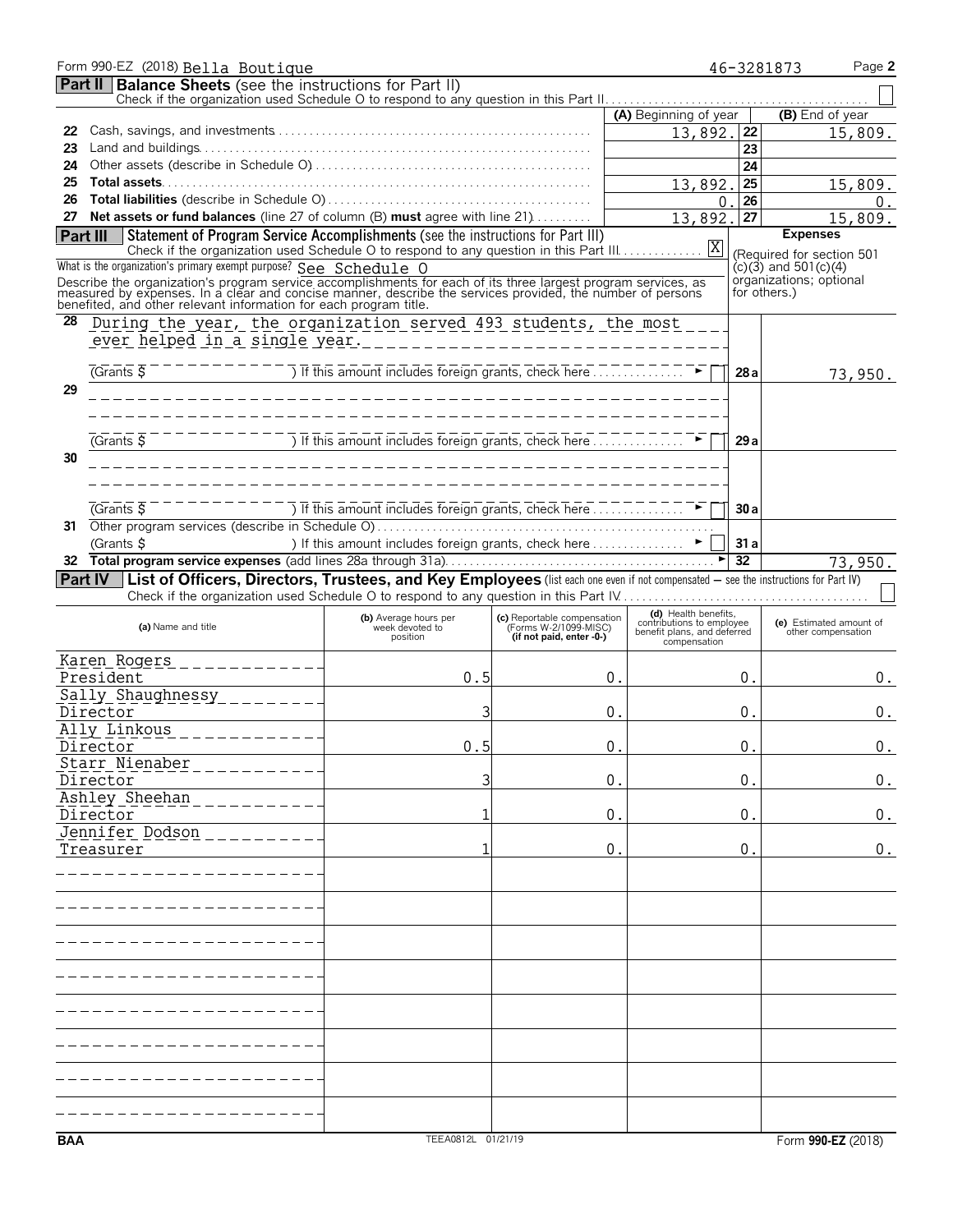| Form 990-EZ (2018) Bella Boutique                                                                                                                                                                                                                | 46-3281873                   |                 |     | Page 3  |
|--------------------------------------------------------------------------------------------------------------------------------------------------------------------------------------------------------------------------------------------------|------------------------------|-----------------|-----|---------|
| <b>Part V Other Information</b> (Note the Schedule A and personal benefit contract statement requirements in See Schedule O<br>the instructions for Part V.) Check if the organization used Schedule O to respond to any question in this Part V |                              |                 |     |         |
|                                                                                                                                                                                                                                                  |                              |                 | Yes | No      |
|                                                                                                                                                                                                                                                  |                              | 33              |     | X       |
| 34 Were any significant changes made to the organizing or governing documents? If 'Yes,' attach a conformed copy of the amended documents if they reflect                                                                                        |                              | 34              |     | Χ       |
| 35 a Did the organization have unrelated business gross income of \$1,000 or more during the year from business activities                                                                                                                       |                              |                 |     |         |
|                                                                                                                                                                                                                                                  |                              | 35 a            |     | Χ       |
| b If 'Yes' to line 35a, has the organization filed a Form 990-T for the year? If 'No,' provide an explanation in Schedule O.                                                                                                                     |                              | 35 <sub>b</sub> |     |         |
| c Was the organization a section $501(c)(4)$ , $501(c)(5)$ , or $501(c)(6)$ organization subject to section 6033(e) notice,                                                                                                                      |                              | 35c             |     | Χ       |
| 36 Did the organization undergo a liguidation, dissolution, termination, or significant                                                                                                                                                          |                              | 36              |     | Χ       |
| <b>37 a</b> Enter amount of political expenditures, direct or indirect, as described in the instructions. $\blacktriangleright$ <b>37 a</b>                                                                                                      | $\Omega$ .                   |                 |     |         |
|                                                                                                                                                                                                                                                  |                              | 37 <sub>b</sub> |     | X       |
| 38 a Did the organization borrow from, or make any loans to, any officer, director, trustee, or key employee or were<br>any such loans made in a prior year and still outstanding at the end of the tax year covered by this return?             |                              | 38a             |     | X       |
| <b>b</b> If 'Yes,' complete Schedule L, Part II and enter the total                                                                                                                                                                              | 38 <sub>b</sub><br>N/A       |                 |     |         |
| 39 Section 501(c)(7) organizations. Enter:                                                                                                                                                                                                       |                              |                 |     |         |
|                                                                                                                                                                                                                                                  | 39a<br>N/A                   |                 |     |         |
|                                                                                                                                                                                                                                                  | 39 <sub>b</sub><br>N/A       |                 |     |         |
| 40 a Section 501(c)(3) organizations. Enter amount of tax imposed on the organization during the year under:                                                                                                                                     |                              |                 |     |         |
| section 4911 ►<br>$0.$ ; section 4912 $\blacktriangleright$<br>0 .; section 4955 ►                                                                                                                                                               | 0.                           |                 |     |         |
| <b>b</b> Section 501(c)(3), 501(c)(4), and 501(c)(29) organizations. Did the organization engage in any section 4958 excess                                                                                                                      |                              |                 |     |         |
| benefit transaction during the year, or did it engage in an excess benefit transaction in a prior year that has not been                                                                                                                         |                              | 40 b            |     |         |
| reported on any of its prior Forms 990 or 990-EZ? If 'Yes,' complete Schedule L, Part I<br>c Section 501(c)(3), 501(c)(4), and 501(c)(29) organizations. Enter amount of tax imposed on organization                                             |                              |                 |     | Χ       |
| managers or disqualified persons during the year under sections 4912, 4955, and 4958.                                                                                                                                                            | 0.                           |                 |     |         |
| <b>d</b> Section 501(c)(3), 501(c)(4), and 501(c)(29) organizations. Enter amount of tax on line 40c reimbursed                                                                                                                                  | $0$ .                        |                 |     |         |
| e All organizations. At any time during the tax year, was the organization a party to a prohibited tax                                                                                                                                           |                              | 40 e            |     | Χ       |
| 41 List the states with which a copy of this return is filed • None                                                                                                                                                                              |                              |                 |     |         |
|                                                                                                                                                                                                                                                  |                              |                 |     |         |
|                                                                                                                                                                                                                                                  |                              |                 |     |         |
| 42 a The organization's                                                                                                                                                                                                                          |                              |                 |     |         |
| books are in care of ►<br>Jennifer Dodson                                                                                                                                                                                                        | Telephone no. ► 720-935-9623 |                 |     |         |
| Located at > 1550 Larimer Street, #1004 Denver CO                                                                                                                                                                                                | $ZIP + 4$ > 80202            |                 |     |         |
| <b>b</b> At any time during the calendar year, did the organization have an interest in or a signature or other authority over a financial account in a foreign country (such as a bank account, securities account, or other finan              |                              | 42 b            | Yes | No<br>X |
| If 'Yes,' enter the name of the foreign country ►                                                                                                                                                                                                |                              |                 |     |         |
|                                                                                                                                                                                                                                                  |                              |                 |     |         |
|                                                                                                                                                                                                                                                  |                              |                 |     |         |
|                                                                                                                                                                                                                                                  |                              |                 |     |         |
| See the instructions for exceptions and filing requirements for FinCEN Form 114, Report of Foreign Bank and Financial Accounts (FBAR).                                                                                                           |                              |                 |     |         |

**c** At any time during the calendar year, did the organization maintain an office outside the United States?. . . . . . . . . . . . . . . **42 c** X If 'Yes,' enter the name of the foreign country ►

| 43. |                                                                                                                                                                                                                                        |      |                    |     |
|-----|----------------------------------------------------------------------------------------------------------------------------------------------------------------------------------------------------------------------------------------|------|--------------------|-----|
|     |                                                                                                                                                                                                                                        |      |                    | N/A |
|     |                                                                                                                                                                                                                                        |      | Yes.               | No. |
|     | 44 a Did the organization maintain any donor advised funds during the year? If 'Yes,' Form 990 must be completed instead                                                                                                               |      |                    |     |
|     | of Form 990-EZ                                                                                                                                                                                                                         | 44 a |                    | A   |
|     | <b>b</b> Did the organization operate one or more hospital facilities during the year? If 'Yes,' Form 990 must be completed                                                                                                            |      |                    |     |
|     |                                                                                                                                                                                                                                        | 44 b |                    | A   |
|     |                                                                                                                                                                                                                                        | 44 c |                    |     |
|     | <b>d</b> If 'Yes' to line 44c, has the organization filed a Form 720 to report these payments?                                                                                                                                         |      |                    |     |
|     | If 'No,' provide an explanation in Schedule O.                                                                                                                                                                                         | 44 d |                    |     |
|     |                                                                                                                                                                                                                                        | 45 a |                    |     |
|     | <b>b</b> Did the organization receive any payment from or engage in any transaction with a controlled entity within the meaning of section 512(b)(13)? If 'Yes,'<br>Form 990 and Schedule R may need to be completed instead of Form 9 |      |                    |     |
|     |                                                                                                                                                                                                                                        | 45 b |                    |     |
|     | 01/21/19<br>TFFA0812L                                                                                                                                                                                                                  |      | Form 990-EZ (2018) |     |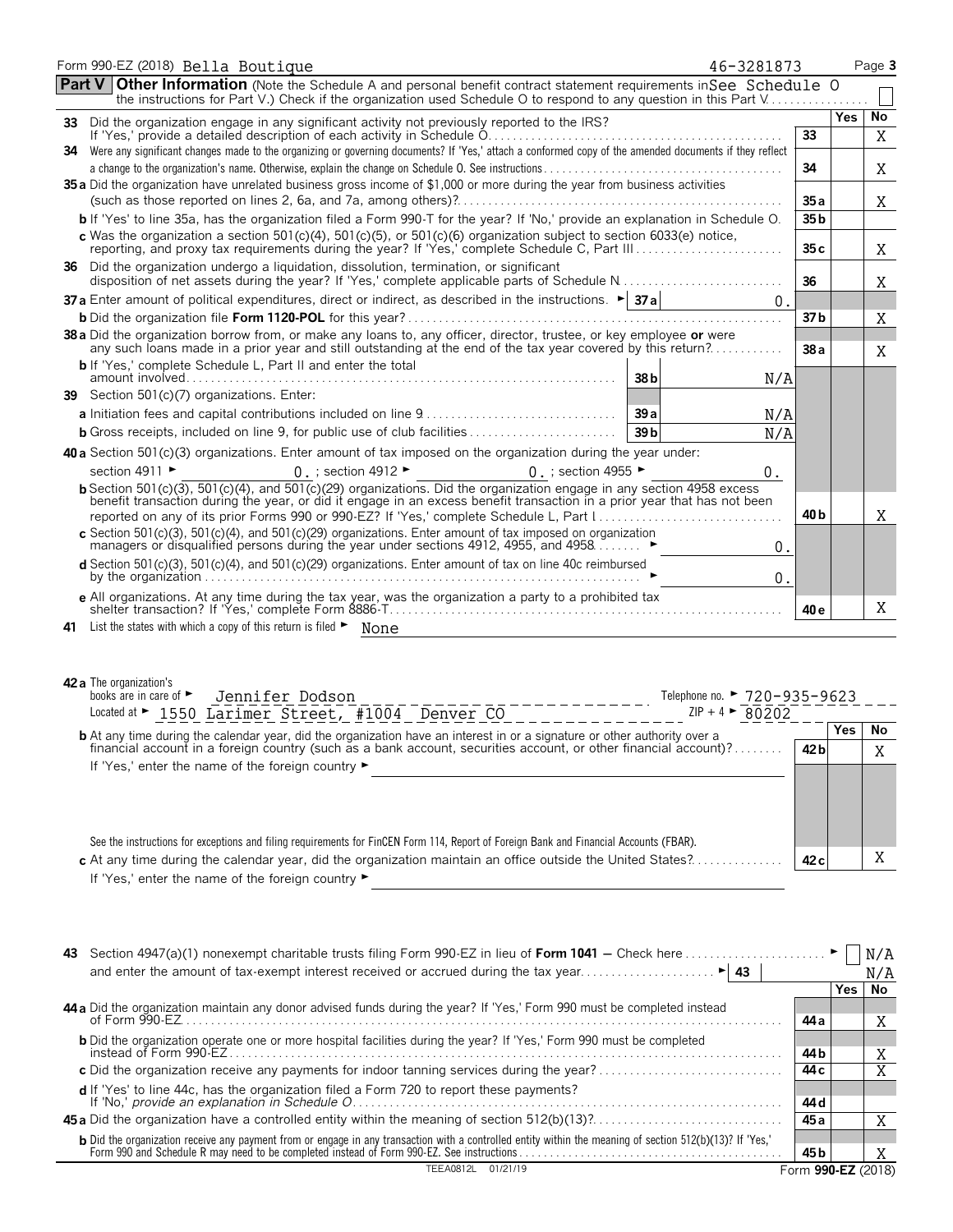|                  | Form 990-EZ (2018) Bella Boutique                                                                                                                                                                                                                                                                                                                                                                                                                                                                                                     |                                       |                             |      |                     | 46-3281873                                        |                                     |                                | Page 4            |
|------------------|---------------------------------------------------------------------------------------------------------------------------------------------------------------------------------------------------------------------------------------------------------------------------------------------------------------------------------------------------------------------------------------------------------------------------------------------------------------------------------------------------------------------------------------|---------------------------------------|-----------------------------|------|---------------------|---------------------------------------------------|-------------------------------------|--------------------------------|-------------------|
| 46               | Did the organization engage, directly or indirectly, in political campaign activities on behalf of or in opposition to                                                                                                                                                                                                                                                                                                                                                                                                                |                                       |                             |      |                     |                                                   | 46                                  | Yes.                           | No<br>Χ           |
| <b>Part VI</b>   | Section 501(c)(3) Organizations Only<br>All section $501(c)(3)$ organizations must answer questions $47-49b$ and $52$ , and complete the tables<br>for lines 50 and 51.                                                                                                                                                                                                                                                                                                                                                               |                                       |                             |      |                     |                                                   |                                     |                                |                   |
| 47<br>48<br>50   | Did the organization engage in lobbying activities or have a section 501(h) election in effect during the tax year? If 'Yes,'<br>49 a Did the organization make any transfers to an exempt non-charitable related organization?<br>Complete this table for the organization's five highest compensated employees (other than officers, directors, trustees, and key<br>employees) who each received more than \$100,000 of compensation from the organization. If there is none, enter 'None.'<br>(a) Name and title of each employee | (b) Average hours<br>per week devoted | (c) Reportable compensation |      |                     | (d) Health benefits,<br>contributions to employee | 47<br>48<br>49 a<br>49 <sub>b</sub> | Yes<br>(e) Estimated amount of | No<br>Χ<br>X<br>X |
|                  |                                                                                                                                                                                                                                                                                                                                                                                                                                                                                                                                       | to position                           | (Forms W-2/1099-MISC)       |      |                     | benefit plans, and deferred<br>compensation       |                                     | other compensation             |                   |
| None             |                                                                                                                                                                                                                                                                                                                                                                                                                                                                                                                                       |                                       |                             |      |                     |                                                   |                                     |                                |                   |
|                  | _ _ _ _ _ _ _ _ _ _ _ _ _ _ _ _ _ _                                                                                                                                                                                                                                                                                                                                                                                                                                                                                                   |                                       |                             |      |                     |                                                   |                                     |                                |                   |
|                  |                                                                                                                                                                                                                                                                                                                                                                                                                                                                                                                                       |                                       |                             |      |                     |                                                   |                                     |                                |                   |
|                  |                                                                                                                                                                                                                                                                                                                                                                                                                                                                                                                                       |                                       |                             |      |                     |                                                   |                                     |                                |                   |
|                  |                                                                                                                                                                                                                                                                                                                                                                                                                                                                                                                                       |                                       |                             |      |                     |                                                   |                                     |                                |                   |
| 51               | f Total number of other employees paid over \$100,000 ►<br>Complete this table for the organization's five highest compensated independent contractors who each received more than \$100,000 of<br>compensation from the organization. If there is none, enter 'None.                                                                                                                                                                                                                                                                 |                                       |                             |      |                     |                                                   |                                     |                                |                   |
|                  | (a) Name and business address of each independent contractor                                                                                                                                                                                                                                                                                                                                                                                                                                                                          |                                       |                             |      | (b) Type of service |                                                   |                                     | (c) Compensation               |                   |
| None             |                                                                                                                                                                                                                                                                                                                                                                                                                                                                                                                                       |                                       |                             |      |                     |                                                   |                                     |                                |                   |
|                  |                                                                                                                                                                                                                                                                                                                                                                                                                                                                                                                                       |                                       |                             |      |                     |                                                   |                                     |                                |                   |
|                  |                                                                                                                                                                                                                                                                                                                                                                                                                                                                                                                                       |                                       |                             |      |                     |                                                   |                                     |                                |                   |
|                  |                                                                                                                                                                                                                                                                                                                                                                                                                                                                                                                                       |                                       |                             |      |                     |                                                   |                                     |                                |                   |
|                  |                                                                                                                                                                                                                                                                                                                                                                                                                                                                                                                                       |                                       |                             |      |                     |                                                   |                                     |                                |                   |
| 52               | d Total number of other independent contractors each receiving over \$100,000<br>Did the organization complete Schedule A? Note: All section $501(c)(3)$ organizations must attach a                                                                                                                                                                                                                                                                                                                                                  |                                       |                             |      |                     |                                                   | X <sub>Yes</sub>                    |                                | No                |
|                  | Under penalties of perjury, I declare that I have examined this return, including accompanying schedules and statements, and to the best of my knowledge and belief, it is true, correct, and complete. Declaration of prepare                                                                                                                                                                                                                                                                                                        |                                       |                             |      |                     |                                                   |                                     |                                |                   |
|                  |                                                                                                                                                                                                                                                                                                                                                                                                                                                                                                                                       |                                       |                             |      |                     |                                                   |                                     |                                |                   |
| Sign<br>Here     | Signature of officer<br>Karen Rogers                                                                                                                                                                                                                                                                                                                                                                                                                                                                                                  |                                       |                             |      | Date<br>President   |                                                   |                                     |                                |                   |
|                  | Type or print name and title<br>Print/Type preparer's name                                                                                                                                                                                                                                                                                                                                                                                                                                                                            | Preparer's signature                  |                             | Date |                     | if<br>Check                                       | PTIN                                |                                |                   |
| Paid<br>Preparer | Chyla Graham<br>Chyla Graham<br>Firm's name $\blacktriangleright$                                                                                                                                                                                                                                                                                                                                                                                                                                                                     | Chyla Graham                          |                             |      |                     | self-employed                                     | P02016884                           |                                |                   |
| Use Only         | 1499 W 120th Ave #110<br>Firm's address ►                                                                                                                                                                                                                                                                                                                                                                                                                                                                                             |                                       |                             |      |                     | Firm's EIN                                        | 81-1585294                          |                                |                   |
|                  | Westminster,                                                                                                                                                                                                                                                                                                                                                                                                                                                                                                                          | CO 80234                              |                             |      |                     | 844-932-2674<br>Phone no.                         |                                     |                                |                   |
|                  | May the IRS discuss this return with the preparer shown above? See instructions                                                                                                                                                                                                                                                                                                                                                                                                                                                       |                                       |                             |      |                     |                                                   | X Yes<br>►                          |                                | No                |
|                  |                                                                                                                                                                                                                                                                                                                                                                                                                                                                                                                                       |                                       |                             |      |                     |                                                   |                                     | Form 990-EZ (2018)             |                   |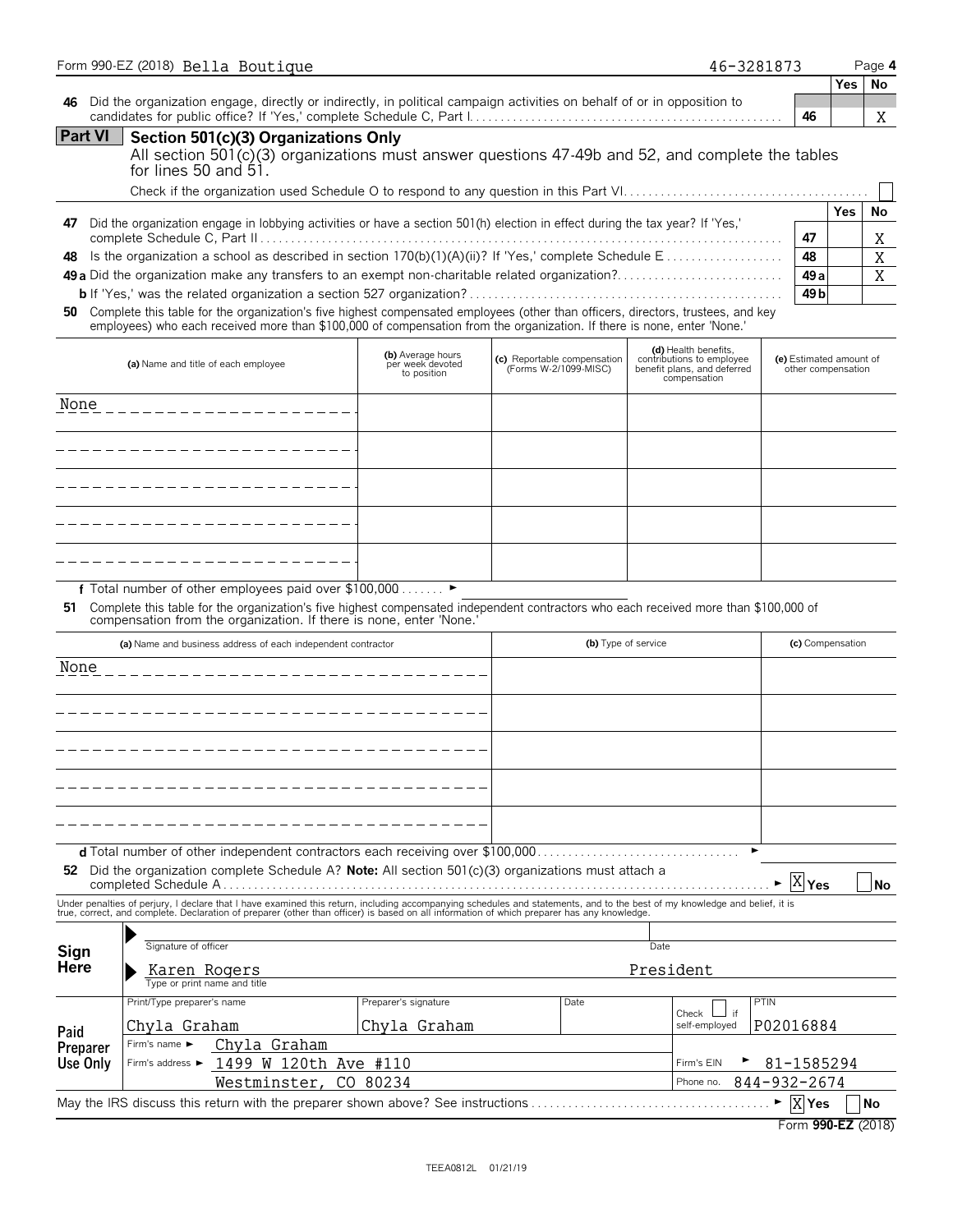## **CHEDULE A** Public Charity Status and Public Support<br>
(Form 990 or 990-EZ) Complete if the organization is a section 501(c)(3) organization or a section

**COMPOUTE A**<br>
(Form 990 or 990-EZ) Complete if the organization is a section 501(c)(3) organization or a section<br>
4947(a)(1) nonexempt charitable trust.

► Attach to Form 990 or Form 990-EZ.<br>gov/Form990 for instructions and the latest information. **Democial conducts** Inspection

|  | Internal Revenue Service |  |
|--|--------------------------|--|
|  |                          |  |

| Department of the Treasury<br>► Go to www.irs.gov/Form990 for instructions and the latest information.<br>Internal Revenue Service |                                                                   |                                          |                                                                          |                                                                                                                                                                                                                                                                                                                                                                                                                    | งแนน เขาแน<br>Inspection       |                                    |                            |                            |
|------------------------------------------------------------------------------------------------------------------------------------|-------------------------------------------------------------------|------------------------------------------|--------------------------------------------------------------------------|--------------------------------------------------------------------------------------------------------------------------------------------------------------------------------------------------------------------------------------------------------------------------------------------------------------------------------------------------------------------------------------------------------------------|--------------------------------|------------------------------------|----------------------------|----------------------------|
|                                                                                                                                    | Name of the organization<br><b>Employer identification number</b> |                                          |                                                                          |                                                                                                                                                                                                                                                                                                                                                                                                                    |                                |                                    |                            |                            |
|                                                                                                                                    | Bella Boutique                                                    |                                          |                                                                          |                                                                                                                                                                                                                                                                                                                                                                                                                    |                                |                                    | 46-3281873                 |                            |
| Part I                                                                                                                             |                                                                   |                                          |                                                                          | Reason for Public Charity Status (All organizations must complete this part.) See instructions.                                                                                                                                                                                                                                                                                                                    |                                |                                    |                            |                            |
|                                                                                                                                    |                                                                   |                                          |                                                                          | The organization is not a private foundation because it is: (For lines 1 through 12, check only one box.)                                                                                                                                                                                                                                                                                                          |                                |                                    |                            |                            |
| 1                                                                                                                                  |                                                                   |                                          |                                                                          | A church, convention of churches, or association of churches described in section 170(b)(1)(A)(i).                                                                                                                                                                                                                                                                                                                 |                                |                                    |                            |                            |
| 2                                                                                                                                  |                                                                   |                                          |                                                                          | A school described in section 170(b)(1)(A)(ii). (Attach Schedule E (Form 990 or 990-EZ).)                                                                                                                                                                                                                                                                                                                          |                                |                                    |                            |                            |
| 3                                                                                                                                  |                                                                   |                                          |                                                                          | A hospital or a cooperative hospital service organization described in section 170(b)(1)(A)(iii).                                                                                                                                                                                                                                                                                                                  |                                |                                    |                            |                            |
| 4                                                                                                                                  |                                                                   |                                          |                                                                          | A medical research organization operated in conjunction with a hospital described in section 170(b)(1)(A)(iii). Enter the hospital's                                                                                                                                                                                                                                                                               |                                |                                    |                            |                            |
|                                                                                                                                    | name, city, and state:                                            |                                          |                                                                          |                                                                                                                                                                                                                                                                                                                                                                                                                    |                                |                                    |                            |                            |
| 5                                                                                                                                  |                                                                   |                                          | section 170(b)(1)(A)(iv). (Complete Part II.)                            | An organization operated for the benefit of a college or university owned or operated by a governmental unit described in                                                                                                                                                                                                                                                                                          |                                |                                    |                            |                            |
| 6                                                                                                                                  |                                                                   |                                          |                                                                          | A federal, state, or local government or governmental unit described in section 170(b)(1)(A)(v).                                                                                                                                                                                                                                                                                                                   |                                |                                    |                            |                            |
| 7                                                                                                                                  | X                                                                 |                                          | in section 170(b)(1)(A)(vi). (Complete Part II.)                         | An organization that normally receives a substantial part of its support from a governmental unit or from the general public described                                                                                                                                                                                                                                                                             |                                |                                    |                            |                            |
| 8                                                                                                                                  |                                                                   |                                          |                                                                          | A community trust described in section 170(b)(1)(A)(vi). (Complete Part II.)                                                                                                                                                                                                                                                                                                                                       |                                |                                    |                            |                            |
| 9                                                                                                                                  |                                                                   |                                          |                                                                          | An agricultural research organization described in section 170(b)(1)(A)(ix) operated in conjunction with a land-grant college                                                                                                                                                                                                                                                                                      |                                |                                    |                            |                            |
|                                                                                                                                    | university:                                                       |                                          |                                                                          | or university or a non-land-grant college of agriculture (see instructions). Enter the name, city, and state of the college or                                                                                                                                                                                                                                                                                     |                                |                                    |                            |                            |
| 10                                                                                                                                 |                                                                   |                                          | June 30, 1975. See section 509(a)(2). (Complete Part III.)               | An organization that normally receives: (1) more than 33-1/3% of its support from contributions, membership fees, and gross receipts<br>from activities related to its exempt functions—subject to certain exceptions, and (2) no more than 33-1/3% of its support from gross<br>investment income and unrelated business taxable income (less section 511 tax) from businesses acquired by the organization after |                                |                                    |                            |                            |
| 11                                                                                                                                 |                                                                   |                                          |                                                                          | An organization organized and operated exclusively to test for public safety. See section 509(a)(4).                                                                                                                                                                                                                                                                                                               |                                |                                    |                            |                            |
| 12                                                                                                                                 |                                                                   |                                          |                                                                          | An organization organized and operated exclusively for the benefit of, to perform the functions of, or to carry out the purposes of one<br>or more publicly supported organizations described in <b>section 509(a)(1)</b> or <b>section </b><br>lines 12a through 12d that describes the type of supporting organization and complete lines 12e, 12f, and 12g.                                                     |                                |                                    |                            |                            |
| а                                                                                                                                  |                                                                   | complete Part IV, Sections A and B.      |                                                                          | Type I. A supporting organization operated, supervised, or controlled by its supported organization(s), typically by giving the supported<br>organization(s) the power to regularly appoint or elect a majority of the directors or trustees of the supporting organization. You must                                                                                                                              |                                |                                    |                            |                            |
| b                                                                                                                                  |                                                                   | must complete Part IV, Sections A and C. |                                                                          | Type II. A supporting organization supervised or controlled in connection with its supported organization(s), by having control or<br>management of the supporting organization vested in the same persons that control or manage the supported organization(s). You                                                                                                                                               |                                |                                    |                            |                            |
| С                                                                                                                                  |                                                                   |                                          |                                                                          | Type III functionally integrated. A supporting organization operated in connection with, and functionally integrated with, its supported organization(s) (see instructions). You must complete Part IV, Sections A, D, and E.                                                                                                                                                                                      |                                |                                    |                            |                            |
| d                                                                                                                                  |                                                                   |                                          |                                                                          | Type III non-functionally integrated. A supporting organization operated in connection with its supported organization(s) that is not<br>functionally integrated. The organization generally must satisfy a distribution requirement and an attentiveness requirement (see<br>instructions). You must complete Part IV, Sections A and D, and Part V.                                                              |                                |                                    |                            |                            |
| е                                                                                                                                  |                                                                   |                                          |                                                                          | Check this box if the organization received a written determination from the IRS that it is a Type I, Type II, Type III functionally                                                                                                                                                                                                                                                                               |                                |                                    |                            |                            |
|                                                                                                                                    |                                                                   |                                          |                                                                          | integrated, or Type III non-functionally integrated supporting organization.                                                                                                                                                                                                                                                                                                                                       |                                |                                    |                            |                            |
|                                                                                                                                    |                                                                   |                                          | g Provide the following information about the supported organization(s). |                                                                                                                                                                                                                                                                                                                                                                                                                    |                                |                                    |                            |                            |
|                                                                                                                                    | (i) Name of supported organization                                |                                          | $(ii)$ $EIN$                                                             |                                                                                                                                                                                                                                                                                                                                                                                                                    |                                |                                    | (v) Amount of monetary     | (vi) Amount of other       |
|                                                                                                                                    |                                                                   |                                          |                                                                          | (iii) Type of organization<br>(described on lines 1-10<br>above (see instructions))                                                                                                                                                                                                                                                                                                                                | in your governing<br>document? | (iv) Is the<br>organization listed | support (see instructions) | support (see instructions) |
|                                                                                                                                    |                                                                   |                                          |                                                                          |                                                                                                                                                                                                                                                                                                                                                                                                                    | Yes                            | No                                 |                            |                            |
| (A)                                                                                                                                |                                                                   |                                          |                                                                          |                                                                                                                                                                                                                                                                                                                                                                                                                    |                                |                                    |                            |                            |
| (B)                                                                                                                                |                                                                   |                                          |                                                                          |                                                                                                                                                                                                                                                                                                                                                                                                                    |                                |                                    |                            |                            |
| (C)                                                                                                                                |                                                                   |                                          |                                                                          |                                                                                                                                                                                                                                                                                                                                                                                                                    |                                |                                    |                            |                            |
| (D)                                                                                                                                |                                                                   |                                          |                                                                          |                                                                                                                                                                                                                                                                                                                                                                                                                    |                                |                                    |                            |                            |
| (E)                                                                                                                                |                                                                   |                                          |                                                                          |                                                                                                                                                                                                                                                                                                                                                                                                                    |                                |                                    |                            |                            |
| <b>Total</b>                                                                                                                       |                                                                   |                                          |                                                                          |                                                                                                                                                                                                                                                                                                                                                                                                                    |                                |                                    |                            |                            |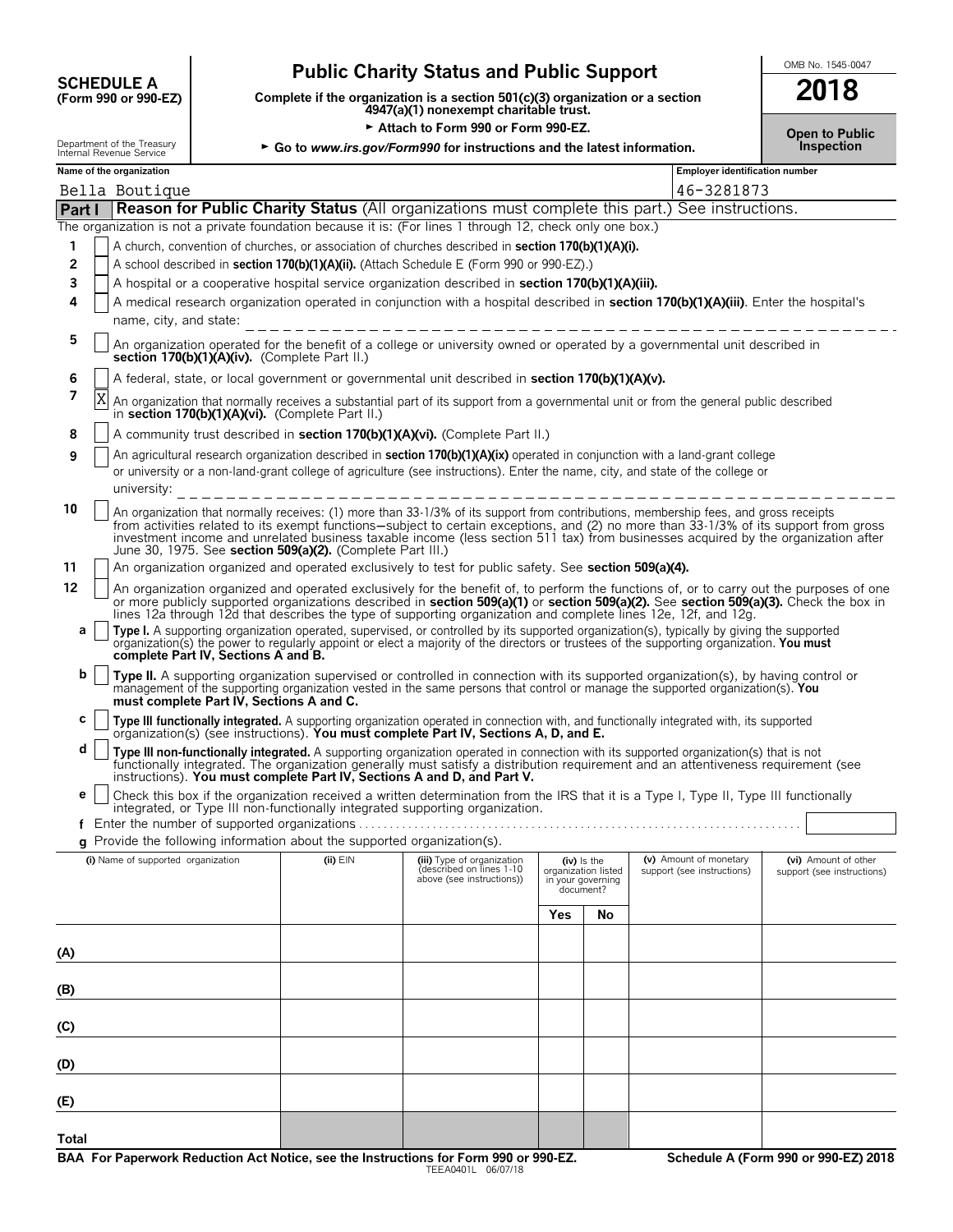|              | <b>Section A. Public Support</b>                                                                                                                                                                                                                                                                                                                                                                          |            |            |            |            |          |           |
|--------------|-----------------------------------------------------------------------------------------------------------------------------------------------------------------------------------------------------------------------------------------------------------------------------------------------------------------------------------------------------------------------------------------------------------|------------|------------|------------|------------|----------|-----------|
|              | Calendar year (or fiscal year<br>beginning in) ►                                                                                                                                                                                                                                                                                                                                                          | (a) $2014$ | (b) $2015$ | $(c)$ 2016 | $(d)$ 2017 | (e) 2018 | (f) Total |
| $\mathbf{1}$ | Gifts, grants, contributions, and<br>membership fees received. (Do not<br>include any 'unusual grants.')                                                                                                                                                                                                                                                                                                  | 1,248.     |            |            | 25,400.    | 90,764.  | 117,412.  |
|              | 2 Tax revenues levied for the<br>organization's benefit and<br>either paid to or expended<br>on its behalf                                                                                                                                                                                                                                                                                                |            |            |            |            |          | 0.        |
| 3            | The value of services or<br>facilities furnished by a<br>governmental unit to the<br>organization without charge                                                                                                                                                                                                                                                                                          |            |            |            |            |          | $0$ .     |
| 4            | <b>Total.</b> Add lines 1 through 3                                                                                                                                                                                                                                                                                                                                                                       | 1,248.     | 0.         | 0.         | 25,400.    | 90,764.  | 117, 412. |
| 5            | The portion of total<br>contributions by each person<br>(other than a governmental<br>unit or publicly supported<br>organization) included on line 1<br>that exceeds 2% of the amount<br>shown on line 11, column (f)                                                                                                                                                                                     |            |            |            |            |          | $0_{.}$   |
|              | <b>Public support.</b> Subtract line 5                                                                                                                                                                                                                                                                                                                                                                    |            |            |            |            |          | 117,412.  |
|              | <b>Section B. Total Support</b>                                                                                                                                                                                                                                                                                                                                                                           |            |            |            |            |          |           |
|              | Calendar year (or fiscal year<br>beginning in) $\rightarrow$                                                                                                                                                                                                                                                                                                                                              | (a) 2014   | (b) $2015$ | (c) 2016   | $(d)$ 2017 | (e) 2018 | (f) Total |
|              | 7 Amounts from line 4<br>.                                                                                                                                                                                                                                                                                                                                                                                | 1,248.     | $0$ .      | 0.         | 25,400.    | 90,764.  | 117,412.  |
| 8            | Gross income from interest,<br>dividends, payments received<br>on securities loans, rents,<br>royalties, and income from<br>similar sources                                                                                                                                                                                                                                                               |            |            |            |            |          | 0.        |
| 9            | Net income from unrelated<br>business activities, whether or<br>not the business is regularly<br>carried on                                                                                                                                                                                                                                                                                               |            |            |            |            |          | 0.        |
|              | <b>10</b> Other income. Do not include<br>gain or loss from the sale of<br>capital assets (Explain in                                                                                                                                                                                                                                                                                                     |            |            |            |            |          | 0.        |
| 11           | Total support. Add lines 7<br>through $10$                                                                                                                                                                                                                                                                                                                                                                |            |            |            |            |          | 117, 412. |
| 12           | Gross receipts from related activities, etc. (see instructions)                                                                                                                                                                                                                                                                                                                                           |            |            |            |            | 12       | $0$ .     |
| 13           | <b>First five years.</b> If the Form 990 is for the organization's first, second, third, fourth, or fifth tax year as a section $501(c)(3)$                                                                                                                                                                                                                                                               |            |            |            |            |          | ► ⊽<br>A, |
|              | <b>Section C. Computation of Public Support Percentage</b>                                                                                                                                                                                                                                                                                                                                                |            |            |            |            |          |           |
| 14           | Public support percentage for 2018 (line 6, column (f) divided by line 11, column (f))                                                                                                                                                                                                                                                                                                                    |            |            |            |            | 14       | %         |
|              |                                                                                                                                                                                                                                                                                                                                                                                                           |            |            |            |            | 15       | %         |
|              | 16a 33-1/3% support test-2018. If the organization did not check the box on line 13, and line 14 is 33-1/3% or more, check this box                                                                                                                                                                                                                                                                       |            |            |            |            |          |           |
|              | <b>b 33-1/3% support test-2017.</b> If the organization did not check a box on line 13 or 16a, and line 15 is 33-1/3% or more, check this box<br>and stop here. The organization qualifies as a publicly supported organization                                                                                                                                                                           |            |            |            |            |          |           |
|              | 17a 10%-facts-and-circumstances test-2018. If the organization did not check a box on line 13, 16a, or 16b, and line 14 is 10%<br>or more, and if the organization meets the 'facts-and-circumstances' test, check this box and stop here. Explain in Part VI how<br>the organization meets the 'facts-and-circumstances' test. The organization qualifies as a publicly supported organization           |            |            |            |            |          |           |
|              | <b>b 10%-facts-and-circumstances test-2017.</b> If the organization did not check a box on line 13, 16a, 16b, or 17a, and line 15 is 10%<br>or more, and if the organization meets the 'facts-and-circumstances' test, check this box and stop here. Explain in Part VI how the<br>organization meets the 'facts-and-circumstances' test. The organization qualifies as a publicly supported organization |            |            |            |            |          |           |
|              | 18 Private foundation. If the organization did not check a box on line 13, 16a, 16b, 17a, or 17b, check this box and see instructions                                                                                                                                                                                                                                                                     |            |            |            |            |          |           |

**BAA Schedule A (Form 990 or 990-EZ) 2018**

| Schedule A (Form 990 or 990-EZ) 2018    Bella Boutique |  | 46-3281873 | Page $2$ |
|--------------------------------------------------------|--|------------|----------|
|--------------------------------------------------------|--|------------|----------|

**Part II Support Schedule for Organizations Described in Sections 170(b)(1)(A)(iv) and 170(b)(1)(A)(vi)** (Complete only if you checked the box on line 5, 7, or 8 of Part I or if the organization failed to qualify under Part III. If the organization fails to qualify under the tests listed below, please complete Part III.)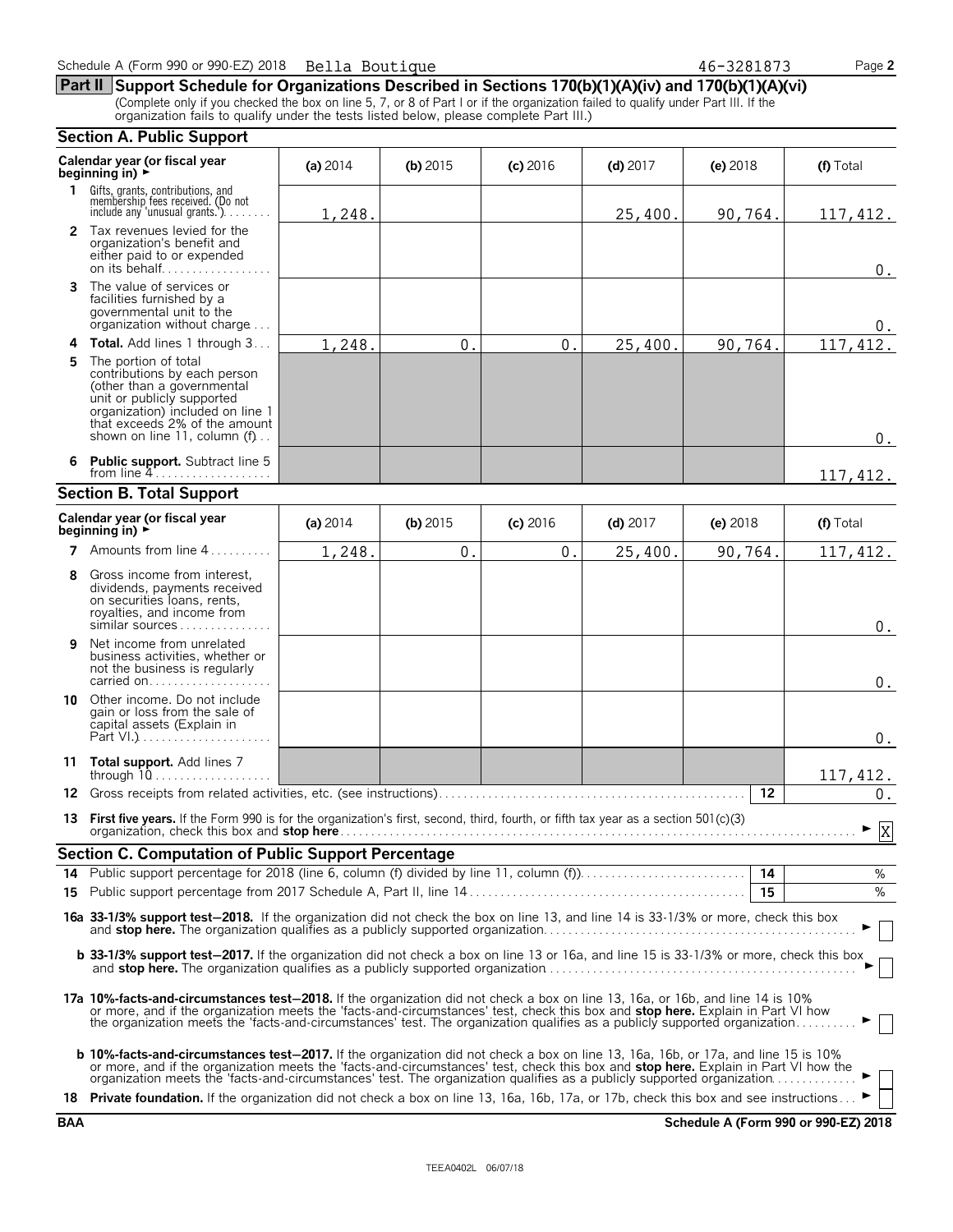#### **Part III Support Schedule for Organizations Described in Section 509(a)(2)**

(Complete only if you checked the box on line 10 of Part I or if the organization failed to qualify under Part II. If the organization fails to qualify under the tests listed below, please complete Part II.)

|            | <b>Section A. Public Support</b>                                                                                                                                                                                                                               |          |                    |            |            |            |                                      |
|------------|----------------------------------------------------------------------------------------------------------------------------------------------------------------------------------------------------------------------------------------------------------------|----------|--------------------|------------|------------|------------|--------------------------------------|
|            | Calendar year (or fiscal year beginning in) ►                                                                                                                                                                                                                  | (a) 2014 | (b) $2015$         | $(c)$ 2016 | $(d)$ 2017 | $(e)$ 2018 | (f) Total                            |
|            | 1 Gifts, grants, contributions,<br>and membership fees<br>received. (Do not include<br>any 'unusual grants.')                                                                                                                                                  |          |                    |            |            |            |                                      |
|            | Gross receipts from admissions,<br>merchandise sold or services<br>performed, or facilities<br>furnished in any activity that is<br>related to the organization's<br>$tax\text{-}exempt$ purpose                                                               |          |                    |            |            |            |                                      |
| 3.         | Gross receipts from activities<br>that are not an unrelated trade<br>or business under section 513.                                                                                                                                                            |          |                    |            |            |            |                                      |
| 4          | Tax revenues levied for the<br>organization's benefit and<br>either paid to or expended on<br>its behalf                                                                                                                                                       |          |                    |            |            |            |                                      |
| 5.         | The value of services or<br>facilities furnished by a<br>governmental unit to the<br>organization without charge                                                                                                                                               |          |                    |            |            |            |                                      |
|            | <b>6 Total.</b> Add lines 1 through 5<br><b>7a</b> Amounts included on lines 1,<br>2, and 3 received from<br>disqualified persons                                                                                                                              |          |                    |            |            |            |                                      |
|            | <b>b</b> Amounts included on lines 2<br>and 3 received from other than<br>disqualified persons that<br>exceed the greater of \$5,000 or<br>1% of the amount on line 13                                                                                         |          |                    |            |            |            |                                      |
|            | c Add lines $7a$ and $7b$                                                                                                                                                                                                                                      |          |                    |            |            |            |                                      |
|            | <b>Public support.</b> (Subtract line                                                                                                                                                                                                                          |          |                    |            |            |            |                                      |
|            | <b>Section B. Total Support</b>                                                                                                                                                                                                                                |          |                    |            |            |            |                                      |
|            | Calendar year (or fiscal year beginning in) $\blacktriangleright$                                                                                                                                                                                              | (a) 2014 | $(b)$ 2015         | $(c)$ 2016 | $(d)$ 2017 | (e) 2018   | (f) Total                            |
| 9.         | Amounts from line 6                                                                                                                                                                                                                                            |          |                    |            |            |            |                                      |
|            | <b>10a</b> Gross income from interest, dividends,<br>payments received on securities loans,<br>rents, royalties, and income from<br><b>b</b> Unrelated business taxable                                                                                        |          |                    |            |            |            |                                      |
|            | income (less section 511<br>taxes) from businesses<br>acquired after June 30, 1975<br>c Add lines 10a and $10b$                                                                                                                                                |          |                    |            |            |            |                                      |
| 11         | Net income from unrelated business<br>activities not included in line 10b,<br>whether or not the business is<br>regularly carried on $\dots\dots\dots\dots\dots$                                                                                               |          |                    |            |            |            |                                      |
|            | 12 Other income. Do not include<br>gain or loss from the sale of<br>capital assets (Explain in                                                                                                                                                                 |          |                    |            |            |            |                                      |
|            | 13 Total support. (Add lines 9,<br>10c, 11, and $12.$ )                                                                                                                                                                                                        |          |                    |            |            |            |                                      |
|            | 14 First five years. If the Form 990 is for the organization's first, second, third, fourth, or fifth tax year as a section 501(c)(3)                                                                                                                          |          |                    |            |            |            |                                      |
|            | <b>Section C. Computation of Public Support Percentage</b>                                                                                                                                                                                                     |          |                    |            |            |            |                                      |
| 15         | Public support percentage for 2018 (line 8, column (f), divided by line 13, column (f)                                                                                                                                                                         |          |                    |            |            | 15         | နွ                                   |
|            |                                                                                                                                                                                                                                                                |          |                    |            |            | 16         | နွ                                   |
|            | Section D. Computation of Investment Income Percentage                                                                                                                                                                                                         |          |                    |            |            |            |                                      |
| 17         | Investment income percentage for 2018 (line 10c, column (f), divided by line 13, column (f)                                                                                                                                                                    |          |                    |            |            | 17         | နွ                                   |
| 18         |                                                                                                                                                                                                                                                                |          |                    |            |            | 18         | နွ                                   |
|            | 19a 33-1/3% support tests-2018. If the organization did not check the box on line 14, and line 15 is more than 33-1/3%, and line 17<br>is not more than 33-1/3%, check this box and stop here. The organization qualifies as a publicly supported organization |          |                    |            |            |            |                                      |
|            | <b>b</b> 33-1/3% support tests-2017. If the organization did not check a box on line 14 or line 19a, and line 16 is more than 33-1/3%, and                                                                                                                     |          |                    |            |            |            |                                      |
| 20         | line 18 is not more than 33-1/3%, check this box and stop here. The organization qualifies as a publicly supported organization<br>Private foundation. If the organization did not check a box on line 14, 19a, or 19b, check this box and see instructions    |          |                    |            |            |            |                                      |
| <b>BAA</b> |                                                                                                                                                                                                                                                                |          | TEEA0403L 06/07/18 |            |            |            | Schedule A (Form 990 or 990-EZ) 2018 |
|            |                                                                                                                                                                                                                                                                |          |                    |            |            |            |                                      |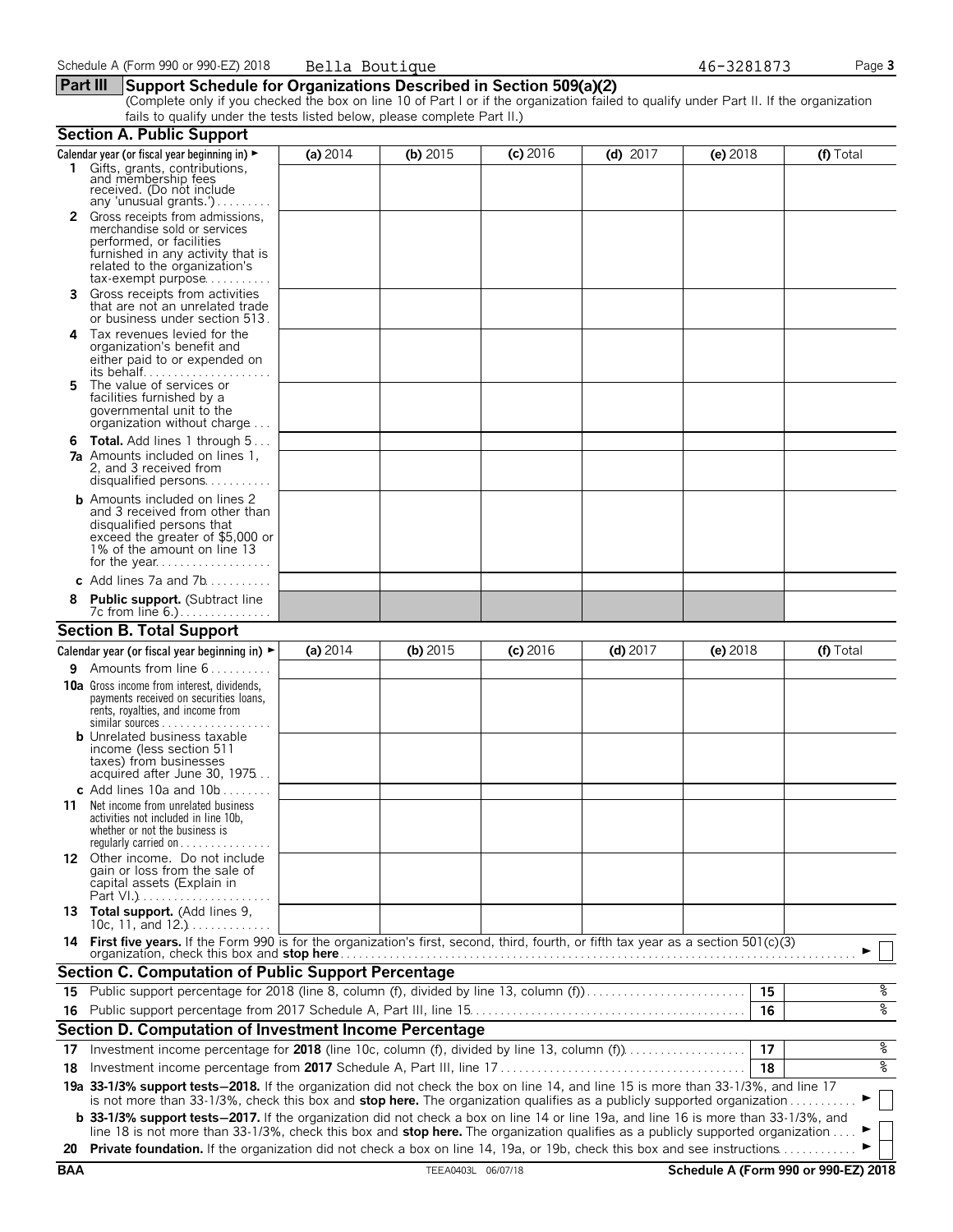#### **Part IV Supporting Organizations**

(Complete only if you checked a box in line 12 on Part I. If you checked 12a of Part I, complete Sections A and B. If you checked 12b of Part I, complete Sections A and C. If you checked 12c of Part I, complete Sections A, D, and E. If you checked 12d of Part I, complete Sections A and D, and complete Part V.)

#### **Section A. All Supporting Organizations**

**Yes No 1** Are all of the organization's supported organizations listed by name in the organization's governing documents? *If 'No,' describe in Part VI how the supported organizations are designated. If designated by class or purpose, describe the designation. If historic and continuing relationship, explain.* **1 2** Did the organization have any supported organization that does not have an IRS determination of status under section 509(a)(1) or (2)? *If 'Yes,' explain in Part VI how the organization determined that the supported organization was described in section 509(a)(1) or (2).* **2 3a** Did the organization have a supported organization described in section 501(c)(4), (5), or (6)? *If 'Yes,' answer (b) and (c) below.* **3a b** Did the organization confirm that each supported organization qualified under section 501(c)(4), (5), or (6) and satisfied the public support tests under section 509(a)(2)? *If 'Yes,' describe in Part VI when and how the organization made the determination.* **3b c** Did the organization ensure that all support to such organizations was used exclusively for section 170(c)(2)(B) purposes? *If 'Yes,' explain in Part VI what controls the organization put in place to ensure such use.* **3c 4a** Was any supported organization not organized in the United States ('foreign supported organization')? *If 'Yes' and if you checked 12a or 12b in Part I, answer (b) and (c) below.* **4a b** Did the organization have ultimate control and discretion in deciding whether to make grants to the foreign supported organization? *If 'Yes,' describe in Part VI how the organization had such control and discretion despite being controlled or supervised by or in connection with its supported organizations.* **4b c** Did the organization support any foreign supported organization that does not have an IRS determination under sections 501(c)(3) and 509(a)(1) or (2)? *If 'Yes,' explain in Part VI what controls the organization used to ensure that all support to the foreign supported organization was used exclusively for section 170(c)(2)(B) purposes.* **4c 5a** Did the organization add, substitute, or remove any supported organizations during the tax year? *If 'Yes,' answer (b)* and (c) below (if applicable). Also, provide detail in **Part VI**, including (i) the names and EIN numbers of the supported *organizations added, substituted, or removed; (ii) the reasons for each such action; (iii) the authority under the organization's organizing document authorizing such action; and (iv) how the action was accomplished (such as by amendment to the organizing document).* **5a b Type I or Type II only.** Was any added or substituted supported organization part of a class already designated in the organization's organizing document? **5b c Substitutions only.** Was the substitution the result of an event beyond the organization's control? **5c 6** Did the organization provide support (whether in the form of grants or the provision of services or facilities) to anyone other than (i) its supported organizations, (ii) individuals that are part of the charitable class benefited by one or more of its supported organizations, or (iii) other supporting organizations that also support or benefit one or more of the filing organization's supported organizations? *If 'Yes,' provide detail in Part VI.* **6 7** Did the organization provide a grant, loan, compensation, or other similar payment to a substantial contributor (as defined in section 4958(c)(3)(C)), a family member of a substantial contributor, or a 35% controlled entity with regard to a substantial contributor? *If 'Yes,' complete Part I of Schedule L (Form 990 or 990-EZ).* **7 8** Did the organization make a loan to a disqualified person (as defined in section 4958) not described in line 7? *If 'Yes,' complete Part I of Schedule L (Form 990 or 990-EZ).* **8 9a** Was the organization controlled directly or indirectly at any time during the tax year by one or more disqualified persons as defined in section 4946 (other than foundation managers and organizations described in section 509(a)(1) or (2))? *If 'Yes,' provide detail in Part VI*. b Did one or more disqualified persons (as defined in line 9a) hold a controlling interest in any entity in which the<br>supporting organization had an interest? If 'Yes,' provide detail in Part VI. **c** Did a disqualified person (as defined in line 9a) have an ownership interest in, or derive any personal benefit from, assets in which the supporting organization also had an interest? *If 'Yes,' provide detail in Part VI*. **9c 10a** Was the organization subject to the excess business holdings rules of section 4943 because of section 4943(f) (regarding certain Type II supporting organizations, and all Type III non-functionally integrated supporting organizations)? *If 'Yes,' answer 10b below.* **10a b** Did the organization have any excess business holdings in the tax year? *(Use Schedule C, Form 4720, to determine whether the organization had excess business holdings.)* **10b**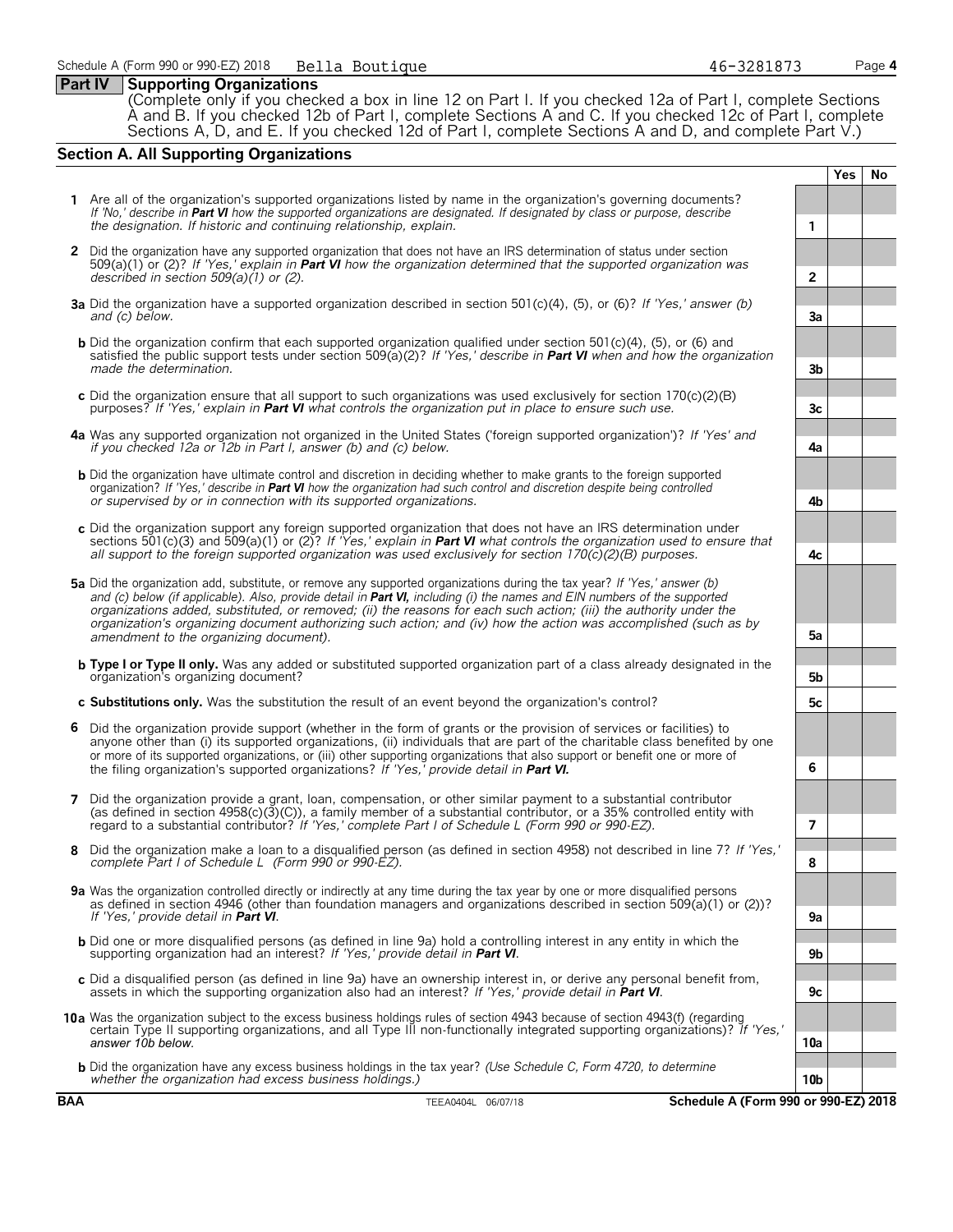| <b>Part IV</b>                                    | <b>Supporting Organizations (continued)</b>                                                                               |                 |     |    |  |
|---------------------------------------------------|---------------------------------------------------------------------------------------------------------------------------|-----------------|-----|----|--|
|                                                   |                                                                                                                           |                 | Yes | Nο |  |
| 11.                                               | Has the organization accepted a gift or contribution from any of the following persons?                                   |                 |     |    |  |
|                                                   | a A person who directly or indirectly controls, either alone or together with persons described in (b) and (c) below, the |                 |     |    |  |
|                                                   | governing body of a supported organization?                                                                               | 11a             |     |    |  |
|                                                   | <b>b</b> A family member of a person described in (a) above?                                                              | 11 <sub>b</sub> |     |    |  |
|                                                   | c A 35% controlled entity of a person described in (a) or (b) above? If 'Yes' to a, b, or c, provide detail in Part VI.   | 11c             |     |    |  |
| <b>Section B. Type I Supporting Organizations</b> |                                                                                                                           |                 |     |    |  |

- **1** Did the directors, trustees, or membership of one or more supported organizations have the power to regularly appoint or elect at least a majority of the organization's directors or trustees at all times during the tax year? *If 'No,' describe in Part VI how the supported organization(s) effectively operated, supervised, or controlled the organization's activities. If the organization had more than one supported organization, describe how the powers to appoint and/or remove directors or trustees were allocated among the supported organizations and what conditions or restrictions, if any, applied to such powers during the tax* year. **1**
- **2** Did the organization operate for the benefit of any supported organization other than the supported organization(s) that operated, supervised, or controlled the supporting organization? *If 'Yes,' explain in Part VI how providing such benefit carried out the purposes of the supported organization(s) that operated, supervised, or controlled the supporting organization.* **2**

#### **Section C. Type II Supporting Organizations**

| Were a majority of the organization's directors or trustees during the tax year also a majority of the directors or trustees<br>of each of the organization's supported organization(s)? If 'No,' describe in <b>Part VI</b> how control or management of the |  |  |
|---------------------------------------------------------------------------------------------------------------------------------------------------------------------------------------------------------------------------------------------------------------|--|--|
| supporting organization was vested in the same persons that controlled or managed the supported organization(s).                                                                                                                                              |  |  |

#### **Section D. All Type III Supporting Organizations**

**Yes No 1** Did the organization provide to each of its supported organizations, by the last day of the fifth month of the organization's tax year, (i) a written notice describing the type and amount of support provided during the prior tax year, (ii) a copy of the Form 990 that was most recently filed as of the date of notification, and (iii) copies of the organization's governing documents in effect on the date of notification, to the extent not previously provided? **1 2** Were any of the organization's officers, directors, or trustees either (i) appointed or elected by the supported organization(s) or (ii) serving on the governing body of a supported organization? *If 'No,' explain in Part VI how the organization maintained a close and continuous working relationship with the supported organization(s).* **2 3** By reason of the relationship described in (2), did the organization's supported organizations have a significant voice in the organization's investment policies and in directing the use of the organization's income or assets at all times during the tax year? *If 'Yes,' describe in Part VI the role the organization's supported organizations played in this regard.* **3**

#### **Section E. Type III Functionally Integrated Supporting Organizations**

- **1** *Check the box next to the method that the organization used to satisfy the Integral Part Test during the year (see instructions).* 
	- **a** The organization satisfied the Activities Test. *Complete line 2 below.*
	- **b** The organization is the parent of each of its supported organizations. *Complete line 3 below.*
	- **c** The organization supported a governmental entity. *Describe in Part VI how you supported a government entity (see instructions).*

#### **2** Activities Test. *Answer (a) and (b) below.* **Yes No**

- **a** Did substantially all of the organization's activities during the tax year directly further the exempt purposes of the supported organization(s) to which the organization was responsive? *If 'Yes,' then in Part VI identify those supported organizations and explain how these activities directly furthered their exempt purposes, how the organization was responsive to those supported organizations, and how the organization determined that these activities constituted substantially all of its activities.* **2a**
- **b** Did the activities described in (a) constitute activities that, but for the organization's involvement, one or more of the organization's supported organization(s) would have been engaged in? *If 'Yes,' explain in Part VI the reasons for the organization's position that its supported organization(s) would have engaged in these activities but for the organization's involvement.* **2b**
- **3** Parent of Supported Organizations. *Answer (a) and (b) below.*
- **a** Did the organization have the power to regularly appoint or elect a majority of the officers, directors, or trustees of each of the supported organizations? *Provide details in Part VI.* **3a**
- **b** Did the organization exercise a substantial degree of direction over the policies, programs, and activities of each of its supported organizations? *If 'Yes,' describe in Part VI the role played by the organization in this regard.* **3b**



**Yes No**

**Yes No**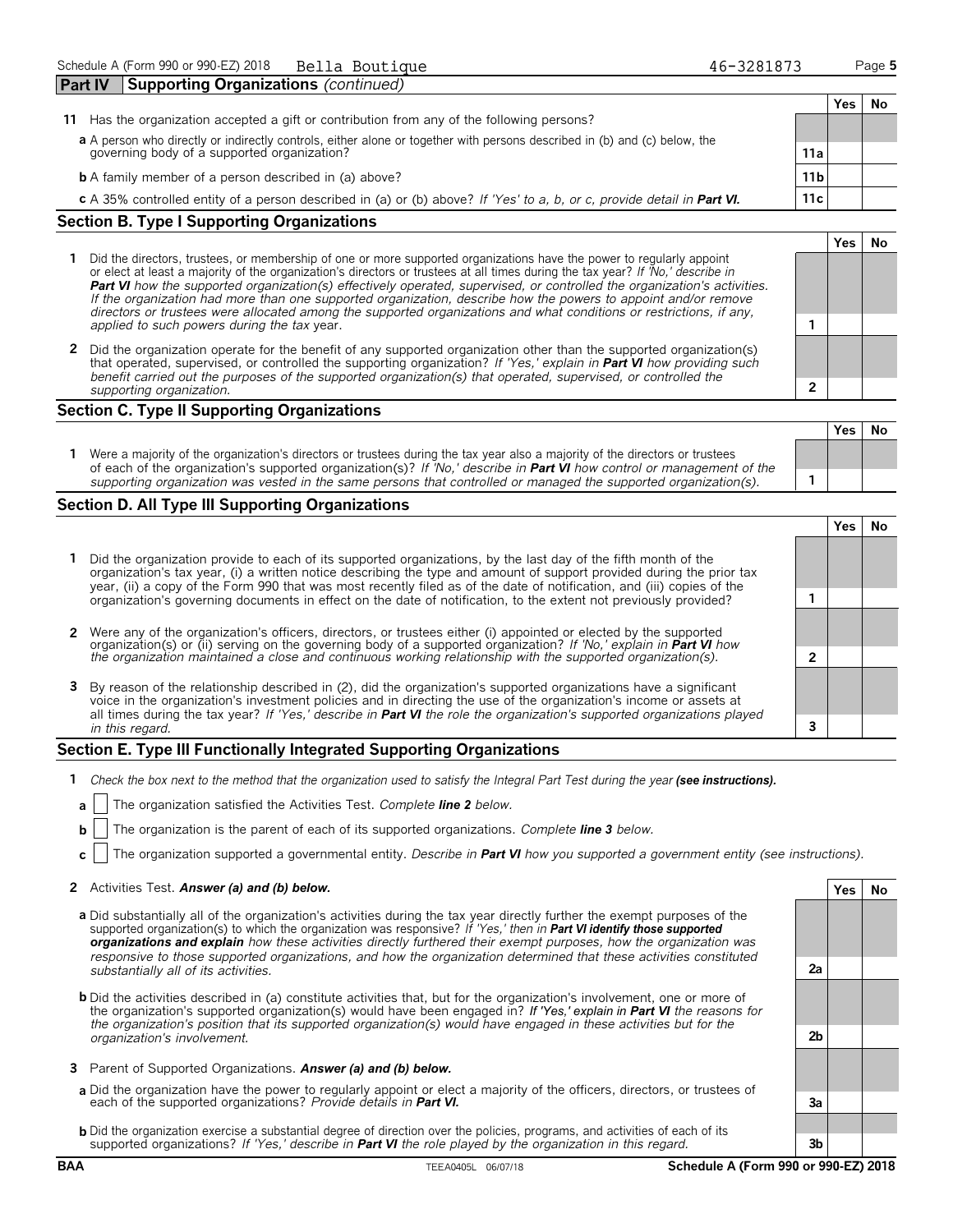| Part V | Type III Non-Functionally Integrated 509(a)(3) Supporting Organizations                                                                                                                                                        |                |                |                                |
|--------|--------------------------------------------------------------------------------------------------------------------------------------------------------------------------------------------------------------------------------|----------------|----------------|--------------------------------|
| 1      | Check here if the organization satisfied the Integral Part Test as a qualifying trust on Nov. 20, 1970 (explain in Part VI). See instructions. All other Type III non-functionally integrated supporting organizations must co |                |                |                                |
|        | Section A - Adjusted Net Income                                                                                                                                                                                                |                | (A) Prior Year | (B) Current Year<br>(optional) |
| 1.     | Net short-term capital gain                                                                                                                                                                                                    | 1              |                |                                |
| 2      | Recoveries of prior-year distributions                                                                                                                                                                                         | $\overline{2}$ |                |                                |
| 3      | Other gross income (see instructions)                                                                                                                                                                                          | 3              |                |                                |
| 4      | Add lines 1 through 3.                                                                                                                                                                                                         | 4              |                |                                |
| 5      | Depreciation and depletion                                                                                                                                                                                                     | 5              |                |                                |
| 6      | Portion of operating expenses paid or incurred for production or collection of gross<br>income or for management, conservation, or maintenance of property held for<br>production of income (see instructions)                 | 6              |                |                                |
| 7      | Other expenses (see instructions)                                                                                                                                                                                              | $\overline{7}$ |                |                                |
| 8      | Adjusted Net Income (subtract lines 5, 6, and 7 from line 4)                                                                                                                                                                   | 8              |                |                                |
|        | <b>Section B - Minimum Asset Amount</b>                                                                                                                                                                                        |                | (A) Prior Year | (B) Current Year<br>(optional) |
|        | 1 Aggregate fair market value of all non-exempt-use assets (see instructions for short<br>tax year or assets held for part of year):                                                                                           |                |                |                                |
|        | a Average monthly value of securities                                                                                                                                                                                          | 1a             |                |                                |
|        | <b>b</b> Average monthly cash balances                                                                                                                                                                                         | 1b             |                |                                |
|        | c Fair market value of other non-exempt-use assets                                                                                                                                                                             | 1c             |                |                                |
|        | <b>d Total</b> (add lines 1a, 1b, and 1c)                                                                                                                                                                                      | 1d             |                |                                |
|        | <b>e Discount</b> claimed for blockage or other<br>factors (explain in detail in <b>Part VI</b> ):                                                                                                                             |                |                |                                |
|        | <b>2</b> Acquisition indebtedness applicable to non-exempt-use assets                                                                                                                                                          | 2              |                |                                |
| 3      | Subtract line 2 from line 1d.                                                                                                                                                                                                  | 3              |                |                                |
| 4      | Cash deemed held for exempt use. Enter 1-1/2% of line 3 (for greater amount,<br>see instructions)                                                                                                                              | 4              |                |                                |
| 5.     | Net value of non-exempt-use assets (subtract line 4 from line 3)                                                                                                                                                               | 5              |                |                                |
| 6      | Multiply line 5 by .035.                                                                                                                                                                                                       | 6              |                |                                |
| 7      | Recoveries of prior-year distributions                                                                                                                                                                                         | 7              |                |                                |
| 8      | Minimum Asset Amount (add line 7 to line 6)                                                                                                                                                                                    | 8              |                |                                |
|        | Section C - Distributable Amount                                                                                                                                                                                               |                |                | <b>Current Year</b>            |
| 1.     | Adjusted net income for prior year (from Section A, line 8, Column A)                                                                                                                                                          | 1              |                |                                |
| 2      | Enter 85% of line 1.                                                                                                                                                                                                           | $\overline{2}$ |                |                                |
| 3      | Minimum asset amount for prior year (from Section B, line 8, Column A)                                                                                                                                                         | 3              |                |                                |
| 4      | Enter greater of line 2 or line 3.                                                                                                                                                                                             | 4              |                |                                |
| 5      | Income tax imposed in prior year                                                                                                                                                                                               | 5              |                |                                |
| 6      | <b>Distributable Amount.</b> Subtract line 5 from line 4, unless subject to emergency<br>temporary reduction (see instructions).                                                                                               | 6              |                |                                |

**7**  $\mid$  Check here if the current year is the organization's first as a non-functionally integrated Type III supporting organization (see instructions).

**BAA Schedule A (Form 990 or 990-EZ) 2018**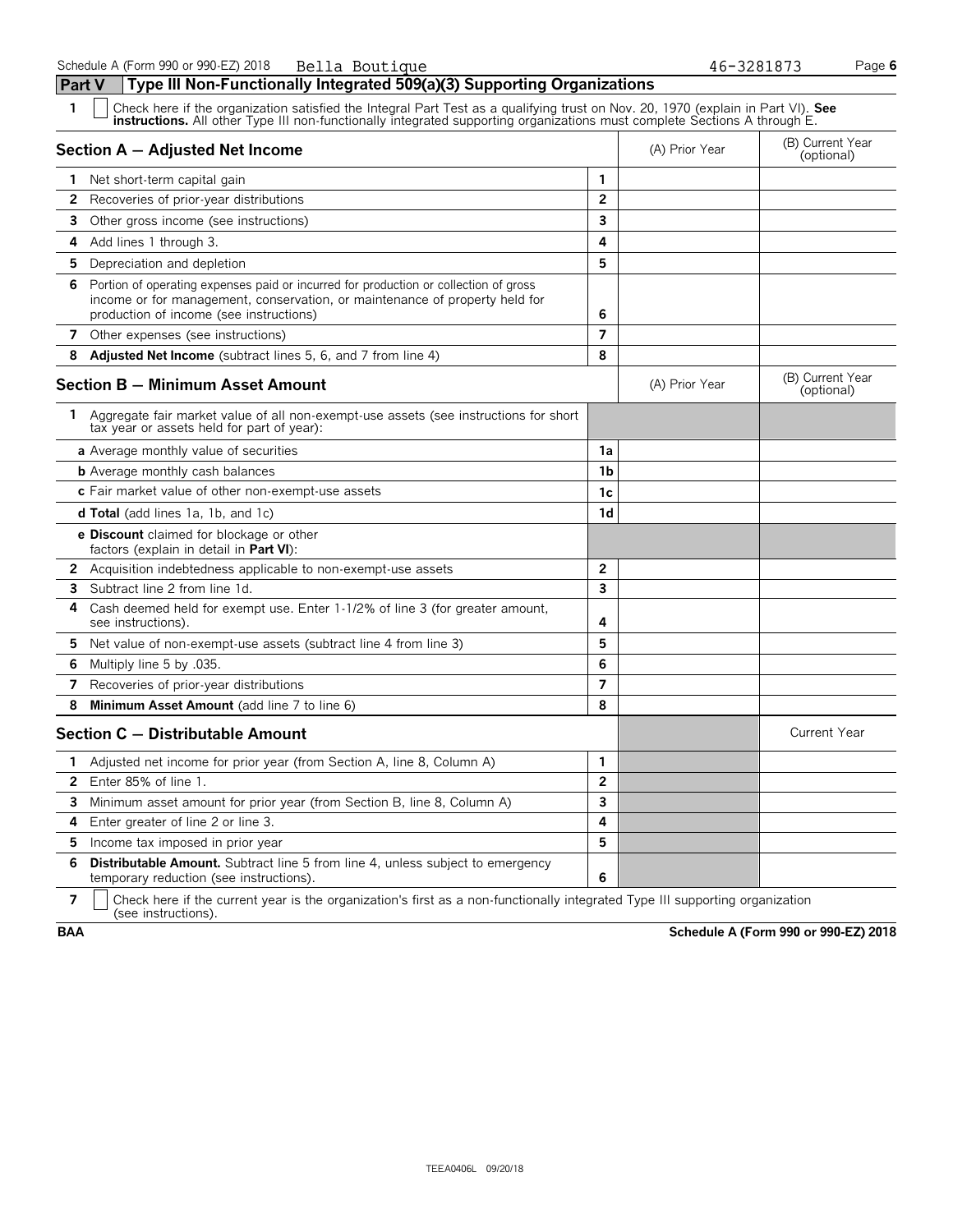| <b>Part V</b> | Type III Non-Functionally Integrated 509(a)(3) Supporting Organizations (continued)                                                                                             |                                              |                                              |                                                  |
|---------------|---------------------------------------------------------------------------------------------------------------------------------------------------------------------------------|----------------------------------------------|----------------------------------------------|--------------------------------------------------|
|               | <b>Section D - Distributions</b>                                                                                                                                                |                                              |                                              | <b>Current Year</b>                              |
| 1             | Amounts paid to supported organizations to accomplish exempt purposes                                                                                                           |                                              |                                              |                                                  |
| 2             | Amounts paid to perform activity that directly furthers exempt purposes of supported organizations,<br>in excess of income from activity                                        |                                              |                                              |                                                  |
| 3             | Administrative expenses paid to accomplish exempt purposes of supported organizations                                                                                           |                                              |                                              |                                                  |
| 4             | Amounts paid to acquire exempt-use assets                                                                                                                                       |                                              |                                              |                                                  |
| 5             | Qualified set-aside amounts (prior IRS approval required)                                                                                                                       |                                              |                                              |                                                  |
| 6             | Other distributions (describe in Part VI). See instructions.                                                                                                                    |                                              |                                              |                                                  |
| 7             | Total annual distributions. Add lines 1 through 6.                                                                                                                              |                                              |                                              |                                                  |
| 8             | Distributions to attentive supported organizations to which the organization is responsive (provide details<br>in Part VI). See instructions.                                   |                                              |                                              |                                                  |
| 9             | Distributable amount for 2018 from Section C, line 6                                                                                                                            |                                              |                                              |                                                  |
|               | 10 Line 8 amount divided by line 9 amount                                                                                                                                       |                                              |                                              |                                                  |
|               | Section E - Distribution Allocations (see instructions)                                                                                                                         | (i)<br><b>Excess</b><br><b>Distributions</b> | (i)<br><b>Underdistributions</b><br>Pre-2018 | (iii)<br><b>Distributable</b><br>Amount for 2018 |
|               | 1 Distributable amount for 2018 from Section C, line 6                                                                                                                          |                                              |                                              |                                                  |
|               | 2 Underdistributions, if any, for years prior to 2018 (reasonable<br>cause required - explain in Part VI). See instructions.                                                    |                                              |                                              |                                                  |
| 3             | Excess distributions carryover, if any, to 2018                                                                                                                                 |                                              |                                              |                                                  |
|               | a From 2013                                                                                                                                                                     |                                              |                                              |                                                  |
|               | <b>b</b> From 2014                                                                                                                                                              |                                              |                                              |                                                  |
|               | c From 2015                                                                                                                                                                     |                                              |                                              |                                                  |
|               | <b>d</b> From 2016                                                                                                                                                              |                                              |                                              |                                                  |
|               | <b>e</b> From 2017.                                                                                                                                                             |                                              |                                              |                                                  |
|               | f Total of lines 3a through e                                                                                                                                                   |                                              |                                              |                                                  |
|               | g Applied to underdistributions of prior years                                                                                                                                  |                                              |                                              |                                                  |
|               | h Applied to 2018 distributable amount                                                                                                                                          |                                              |                                              |                                                  |
|               | i Carryover from 2013 not applied (see instructions)                                                                                                                            |                                              |                                              |                                                  |
|               | j Remainder. Subtract lines 3g, 3h, and 3i from 3f.                                                                                                                             |                                              |                                              |                                                  |
|               | 4 Distributions for 2018 from Section D,<br>\$<br>line $7:$                                                                                                                     |                                              |                                              |                                                  |
|               | a Applied to underdistributions of prior years                                                                                                                                  |                                              |                                              |                                                  |
|               | <b>b</b> Applied to 2018 distributable amount                                                                                                                                   |                                              |                                              |                                                  |
|               | c Remainder. Subtract lines 4a and 4b from 4.                                                                                                                                   |                                              |                                              |                                                  |
|               | 5 Remaining underdistributions for years prior to 2018, if any.<br>Subtract lines 3g and 4a from line 2. For result greater than<br>zero, explain in Part VI. See instructions. |                                              |                                              |                                                  |
|               | 6 Remaining underdistributions for 2018. Subtract lines 3h and 4b<br>from line 1. For result greater than zero, explain in Part VI. See<br>instructions.                        |                                              |                                              |                                                  |
|               | 7 Excess distributions carryover to 2019. Add lines 3j and 4c.                                                                                                                  |                                              |                                              |                                                  |
|               | 8 Breakdown of line 7:                                                                                                                                                          |                                              |                                              |                                                  |
|               | <b>a</b> Excess from 2014                                                                                                                                                       |                                              |                                              |                                                  |
|               | <b>b</b> Excess from $2015$ .                                                                                                                                                   |                                              |                                              |                                                  |
|               | <b>c</b> Excess from 2016                                                                                                                                                       |                                              |                                              |                                                  |
|               | <b>d</b> Excess from 2017                                                                                                                                                       |                                              |                                              |                                                  |
|               | e Excess from $2018$                                                                                                                                                            |                                              |                                              |                                                  |

**BAA Schedule A (Form 990 or 990-EZ) 2018**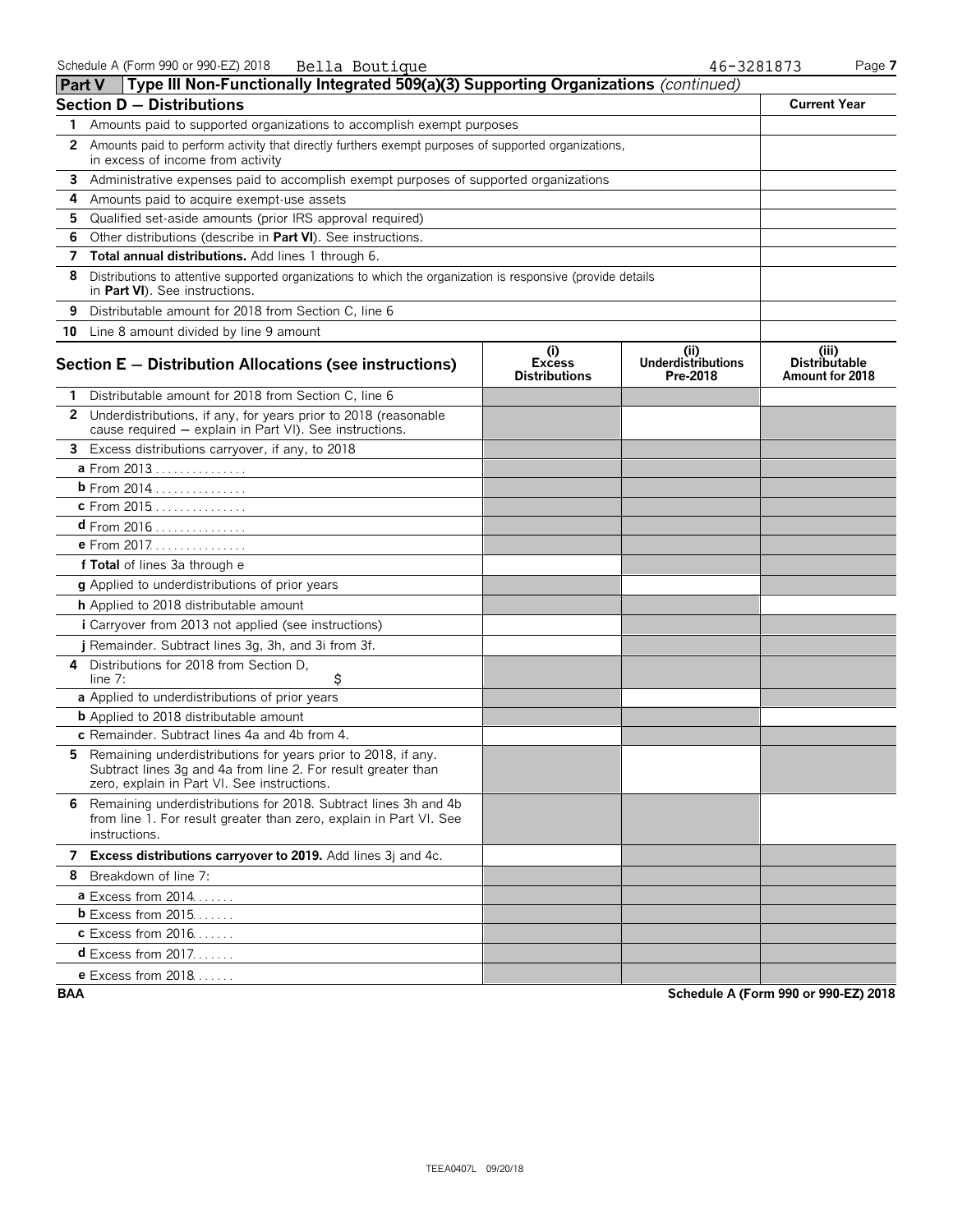**Part VI** Supplemental Information. Provide the explanations required by Part II, line 10; Part II, line 17a or 17b; Part III, line 12; Part IV, Section A, lines 1, 2, 3b, 3c, 4b, 4c, 5a, 6, 9a, 9b, 9c, 11a, 11b, and 11c; Part IV, Section B, lines 1 and 2; Part IV, Section C, line 1; Part IV, Section D, lines 2 and 3; Part IV, Section E, lines 1c, 2a, 2b, 3a, and 3b; Part V, line 1; Part V, Section B, line 1e; Part V, Section D, lines 5, 6, and 8; and Part V, Section E, lines 2, 5, and 6. Also complete this part for any additional information. (See instructions.)